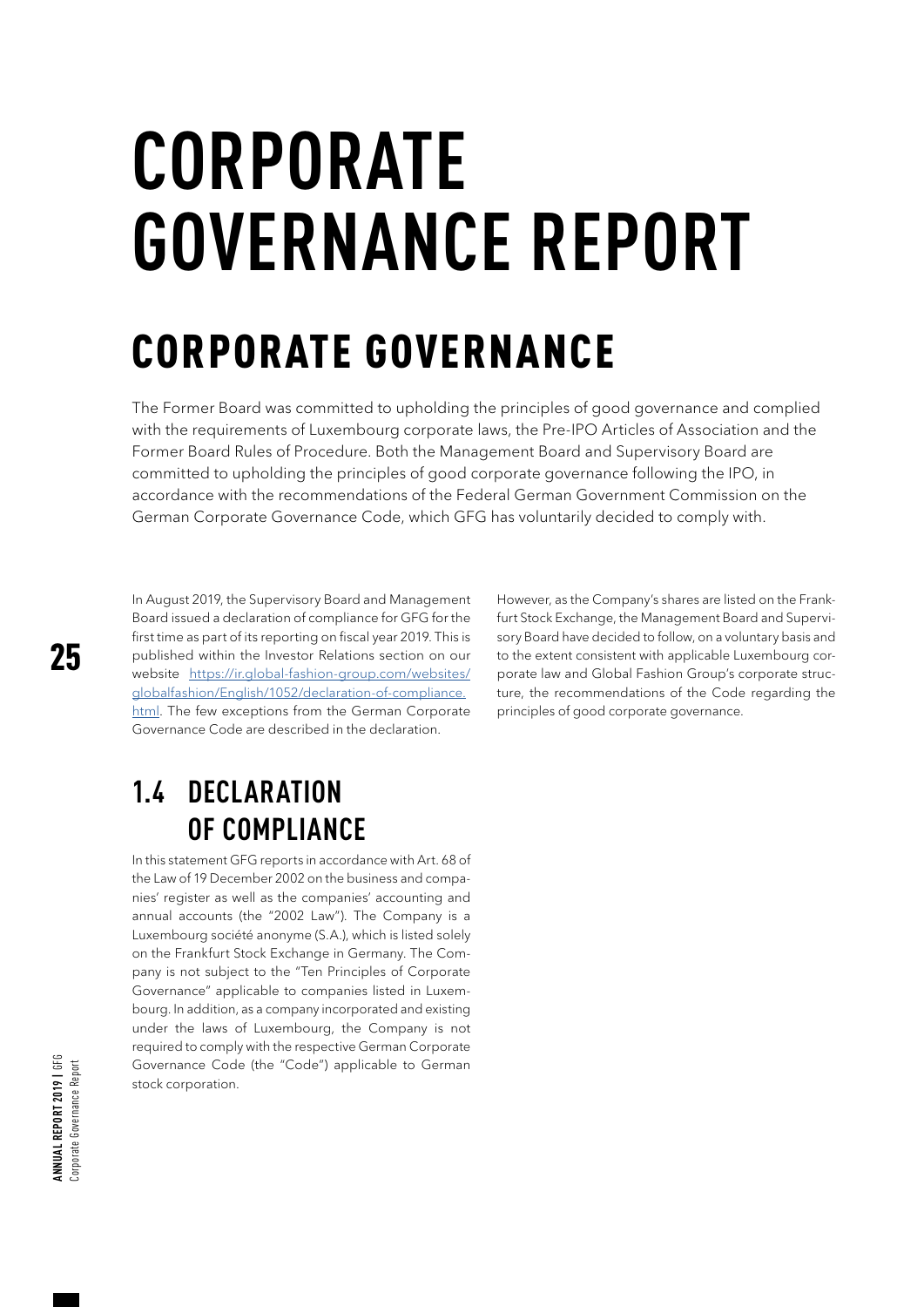#### Compliance with the Corporate Governance Code

The corporate governance rules of the Company are based on applicable Luxembourg laws, the Company's Articles of Association and its internal regulations, and the rules of procedure of the Management Board and Supervisory Board.

In preparation for and after the IPO, the Management Board and the Supervisory Board diligently addressed compliance with the guidance of the German Corporate Governance Code (the "Code") in fiscal year 2019. They applied the Code as amended on 7 February 2017, and, in August 2019, on a voluntary basis, decided to issue a statement to a certain extent comparable to that required for stock corporations organised in Germany pursuant to Section 161 of the German Stock Corporation Act (Aktiengesetz) and commented on the limited number of exceptions. The declaration is published on the Company's website [https://ir.global-fash](https://ir.global-fashion-group.com)[ion-group.com.](https://ir.global-fashion-group.com) The German Government Commission German Corporate Governance Code (Regierungskommission Deutscher Corporate Governance Kodex) adopted a new fully revised version of the Code on 9 May 2019. The new Code is planned to become effective after the implementation of the ("Shareholder Rights Directive II" or "SRD II") in Germany and potentially with amendments in adjustment of such implementation which as of 31 December 2019, has not occurred. The Management Board and Supervisory Board will assess the implementation of new and/or revised recommendations as well as potential deviations in due course.

#### **DECLARATION OF CONFORMITY**

The Management Board and Supervisory Board of the Company issued the following joint declaration of conformity in August 2019:

#### Declaration of Compliance with the German Corporate Governance Code

Global Fashion Group S.A. is a Luxembourg société anonyme (S.A.), which is listed solely on the Frankfurt Stock Exchange in Germany. GFG is not subject to the "Ten Principles of Corporate Governance" applicable to companies listed in Luxembourg. Furthermore, as a company incorporated and existing under the laws of Luxembourg, GFG is not required to comply with the respective German Corporate Governance Code (the "Code") applicable to listed German stock corporations.

Nevertheless, as GFG regards the Code to be an important foundation for responsible corporate governance, the Management Board and Supervisory Board of GFG have decided to follow, on a voluntary basis and to the extent consistent with applicable Luxembourg corporate law and GFG's corporate structure, the recommendations of the Code regarding the principles of good corporate governance.

The Management Board and Supervisory Board of the Company declare that GFG has decided to comply with the recommendations of the Code in its version dated 7 February 2017 with the following exceptions:

• No. 3.8 para. 3 of the Code: The directors' and officers' liability ("D&O") policy for the members of the Management Board and the Supervisory Board does not provide for any deductible. The Company takes the view that such deductible itself is generally not suitable to increase the performance and sense of responsibility of the Management Board and the Supervisory Board members.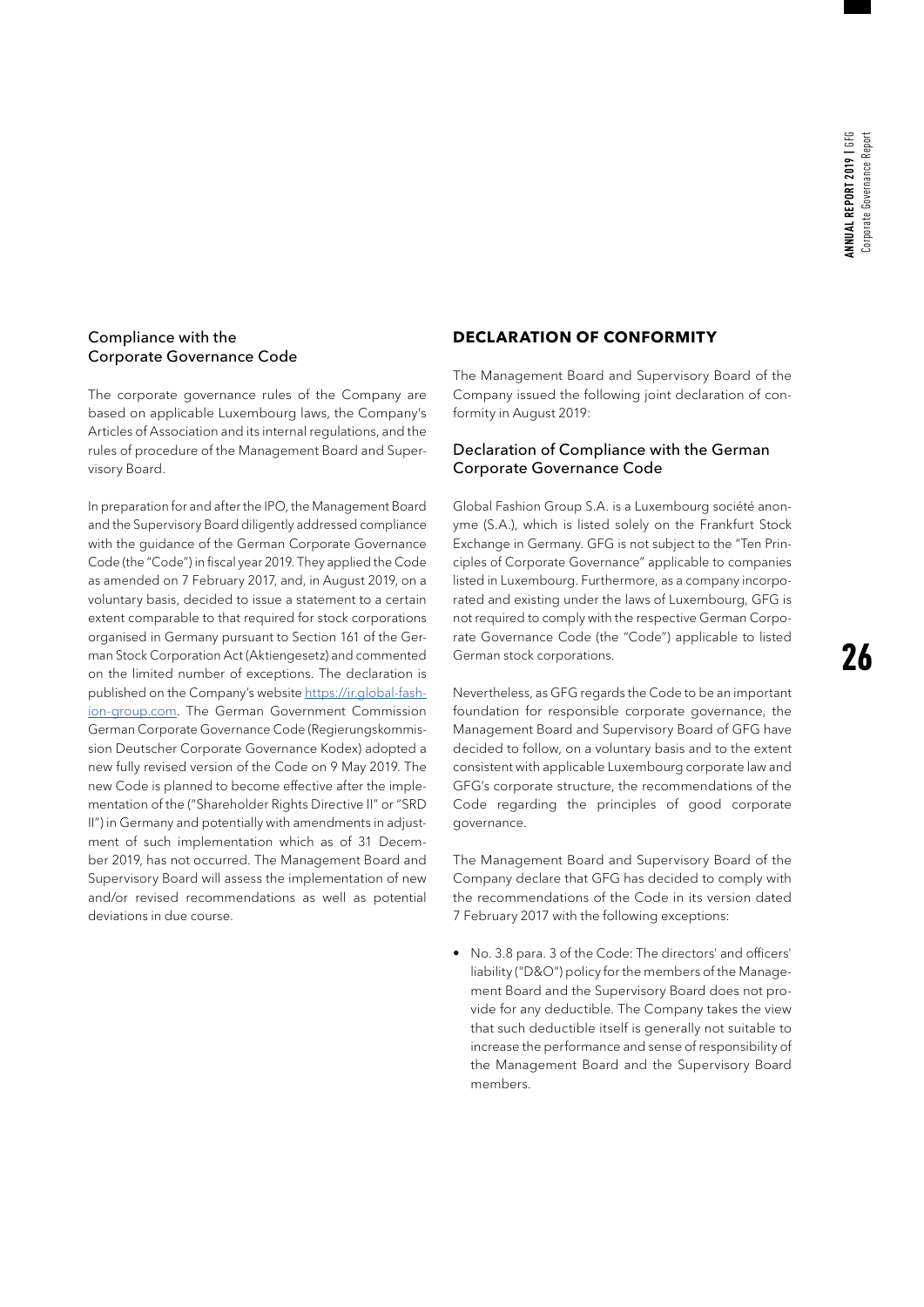- No. 4.2.1 sentence 1 of the Code: The current Management Board does not have a Chairman or spokesperson. The Supervisory Board believes that the three members of the Management Board can work together efficiently and collegially without any member performing such a function.
- No. 4.2.3 para. 2 sentences 3, 4, 7 and 8 of the Code: Not all variable components of the Management Board compensation follow the recommendations of the Code. For example, forward-looking performance targets apply to the annual bonuses and vesting of performance stock units ("PSUs") under the Company's new long-term incentive plan (the "2019 LTIP"), but these targets are determined at the beginning of each year for the relevant fiscal year (sentence 3). The Supervisory Board deems the annual assessment adequate, since the Company is still a young enterprise operating in growth markets whose business performance is therefore difficult to predict. Further, the annual bonus scheme, the 2019 LTIP and the Company's current longterm incentive plan (the "Current Plan") do not contain explicit rules requiring the consideration of negative developments (i.e. negative developments are only taken into account in the sense that the relevant targets may not be achieved), and vesting of awards partly occurs based solely upon continuous employment (sentence 4). Additionally, applicable performance targets and comparison parameters may not in all cases be as demanding and relevant as required by the Code (sentence 7), and the number of vesting awards can partly, in exceptional cases, be adjusted when the level of target achievement would not adequately reflect relevant performance (in either a positive or negative sense) due to extraordinary influences (sentence 8). The Supervisory Board believes the overall compensation for the Management Board members to be appropriate and well-balanced, and that further consideration of positive or negative developments is not required. Ex-post amendments in exceptional circumstances seem reasonable to ensure adequate and equitable compensation.
- No. 4.2.3 para. 2 sentence 6 of the Code: While annual bonuses and the size of grants under the 2019 LTIP are capped at certain percentages of base salary, there is no cap with regard to the Company's share price once restricted stock units ("RSUs") or PSUs vest or vested call options (granted under the Current Plan) are exercised. In the opinion of the Supervisory Board, such a cap would not be appropriate as it would interrupt the intended alignment of interests between the Shareholders and the Management Board members. The Supervisory Board believes that the Management Board members should, in this regard, participate in any increase in the value of the Company to the same extent as any other shareholder would participate. There is also no cap for the overall fixed and/or variable compensation.
- No. 4.2.3 para. 4 and 5 of the Code: The employment agreements of the Management Board members (which govern their Compensation) have an indefinite term and can be terminated without cause with a six or ninemonth notice period or, with immediate effect, if the respective Management Board member is paid the pro-rata portion of his base salary and contractual benefits (excluding any bonus) for the relevant notice period ("Payment in Lieu of Notice"). In the case of Payment in Lieu of Notice, the payment to the respective Management Board member is limited to the pro-rata portion of his base salary and contractual benefits (excluding any bonus) for the relevant notice period. Given this contractual set-up, the Supervisory Board believes that no further cap is required. The 2019 LTIP provides for accelerated vesting of a portion of granted RSUs and PSUs in the case of early termination without cause or a change of control, the value of which – depending on the Company's share price – can exceed the caps recommended by the Code. The Supervisory Board believes this to be an adequate element of the Management Board members' variable compensation.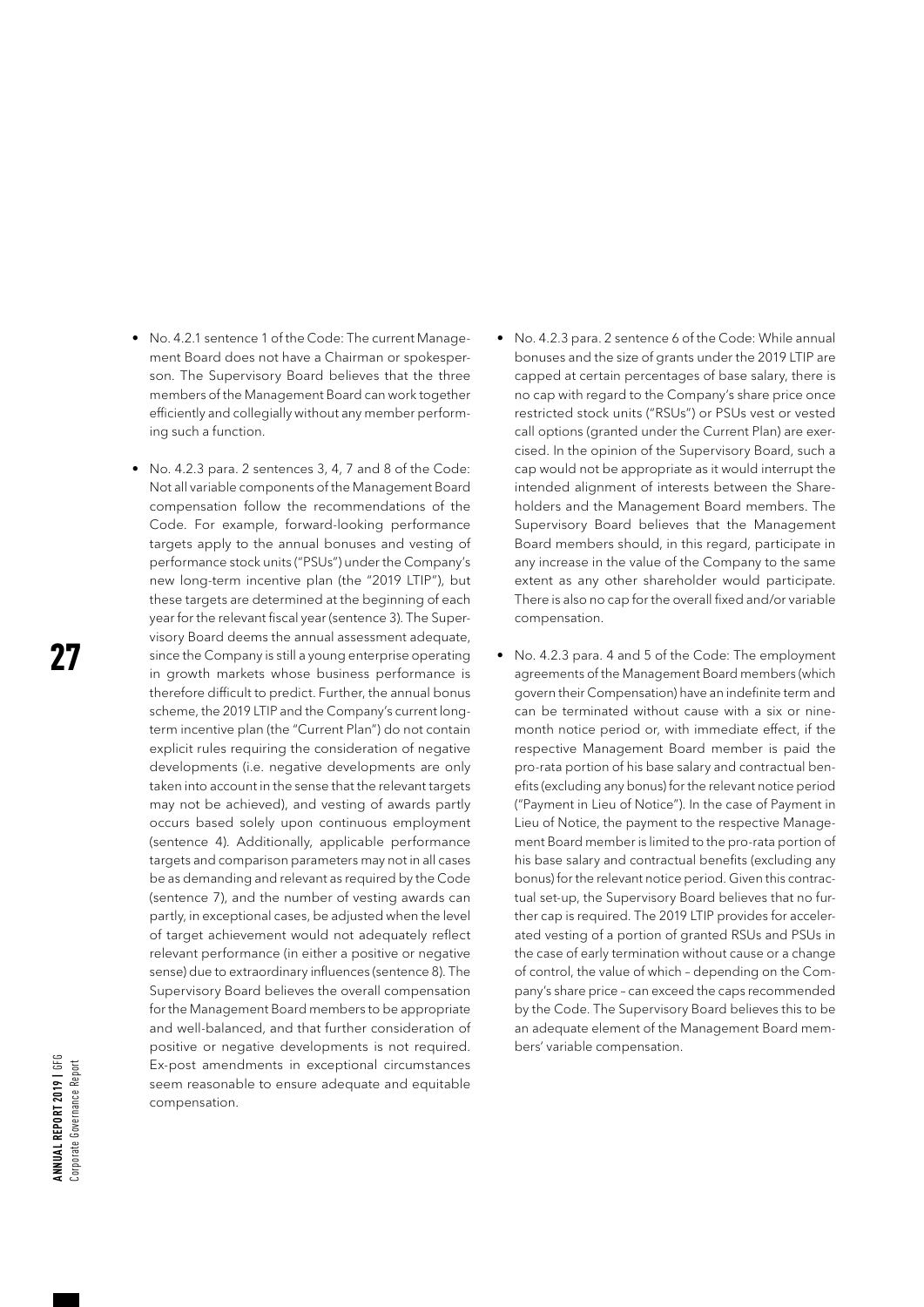- No. 4.2.4, 4.2.5 and 5.4.6 of the Code: We will carry out our annual reporting the first time as a listed company for the fiscal year 2019. Any disclosure on Compensation will be made in full compliance with laws and regulations applicable to the Company at that point in time. Such requirements may deviate from current requirements due to the outstanding implementation of the Directive (EU) 2017/828 of the European Parliament and of the Council of 17 May 2017 amending Directive 2007/36/EC as regards the encouragement of long-term shareholder engagement (the "Shareholder Rights Directive II" or "SRD II") in various member states of the European Union, including Luxembourg. Against this background, we have not yet decided on the details of the disclosure and may in certain parts deviate from the recommendations of the Code.
- No. 5.3.3 of the Code: Due to its relatively small size of six members, the Supervisory Board does not find it necessary to form a nomination committee as decisions that would normally be charged to a nomination committee can be made quickly and efficiently by the entire Supervisory Board.
- No. 7.1.2 sentence 3 of the Code: In order to ensure high-quality financial reporting, the recommended publication periods may not in all cases be complied. However, we are constantly seeking to improve our reporting system and intend to comply with the reporting periods of the Code in the near future.

The German Government Commission German Corporate Governance Code (Regierungskommission Deutscher Corporate Governance Kodex) adopted a new fully revised version of the Code on 9 May 2019. The new Code is planned to become effective in 2020 after the implementation of the SRD II in Germany and potentially with amendments in adjustment of such implementation. The Management Board and Supervisory Board will assess the implementation of new and/or revised recommendations as well as potential deviations in due course.

Luxembourg, August 2019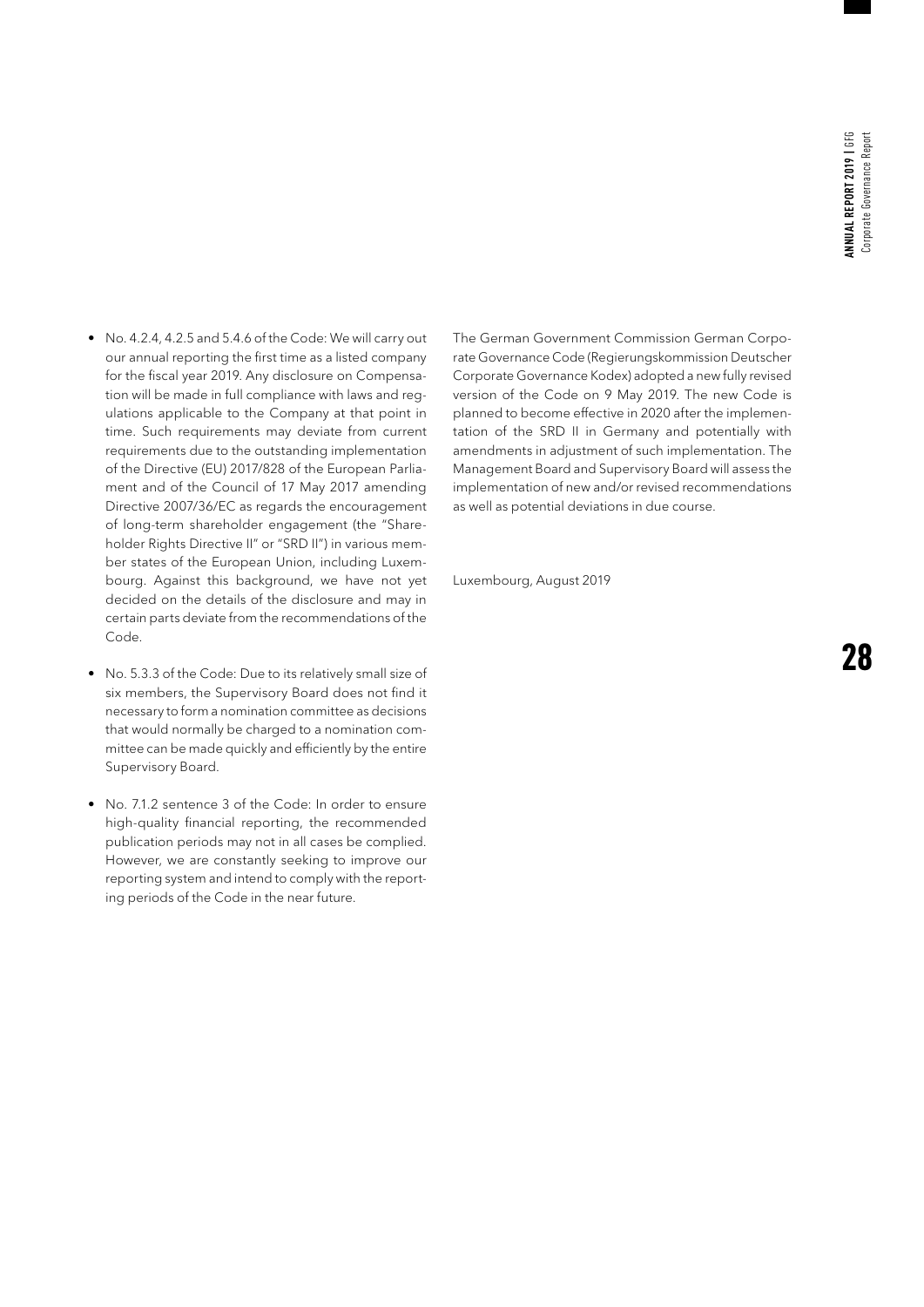## **1.5 BOARD COMPOSITION**

The below diagram illustrates the one-tier structure of the Former Board and its Committees which was in place prior to 17 June 2019:





ANNUAL REPORT 2019 | GFG<br>Corporate Governance Report **Annual Report 2019 |** GFG Corporate Governance Report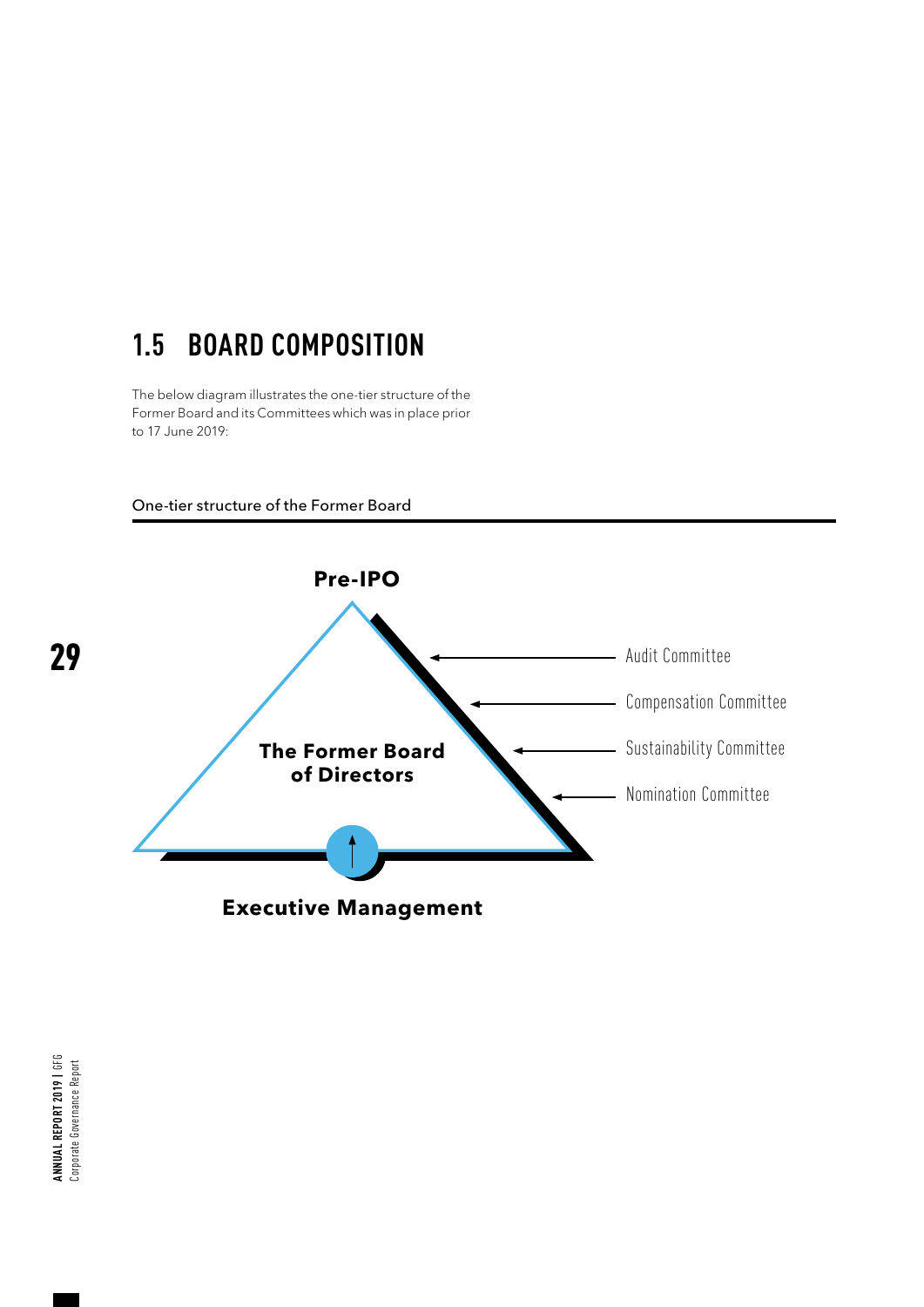The below diagram illustrates the two-tier board structure of the Supervisory Board and its Committees since 17 June 2019.

#### Two-tier structure of the Former Board



The corporate governance rules that GFG applied under the Former Board were based on the requirements of Luxembourg corporate laws, the Pre-IPO Articles of Association and the Former Board Rules of Procedure. Since the adoption of the two-tier board structure on 17 June 2019, the corporate governance rules of the Company are based on applicable Luxembourg laws, GFG's Articles of Association and its internal regulations, in particular the Management Board Rules of Procedure, the Supervisory Board Rules of Procedure and the German Code of Corporate Governance.

The Company's Business Conduct and Ethics Policy applies to all employees worldwide and contains ethical and legal standards that employees must adhere to. Under the Business Conduct and Ethics Policy, employees are required to comply with all laws and policies including but not limited to, Anti-Corruption and Anti-Bribery Policy, the Gifts & Hospitality Charitable donations and Political donations Policy and the Insider Trading Compliance Policy. The details are set out in internal policies and guidelines.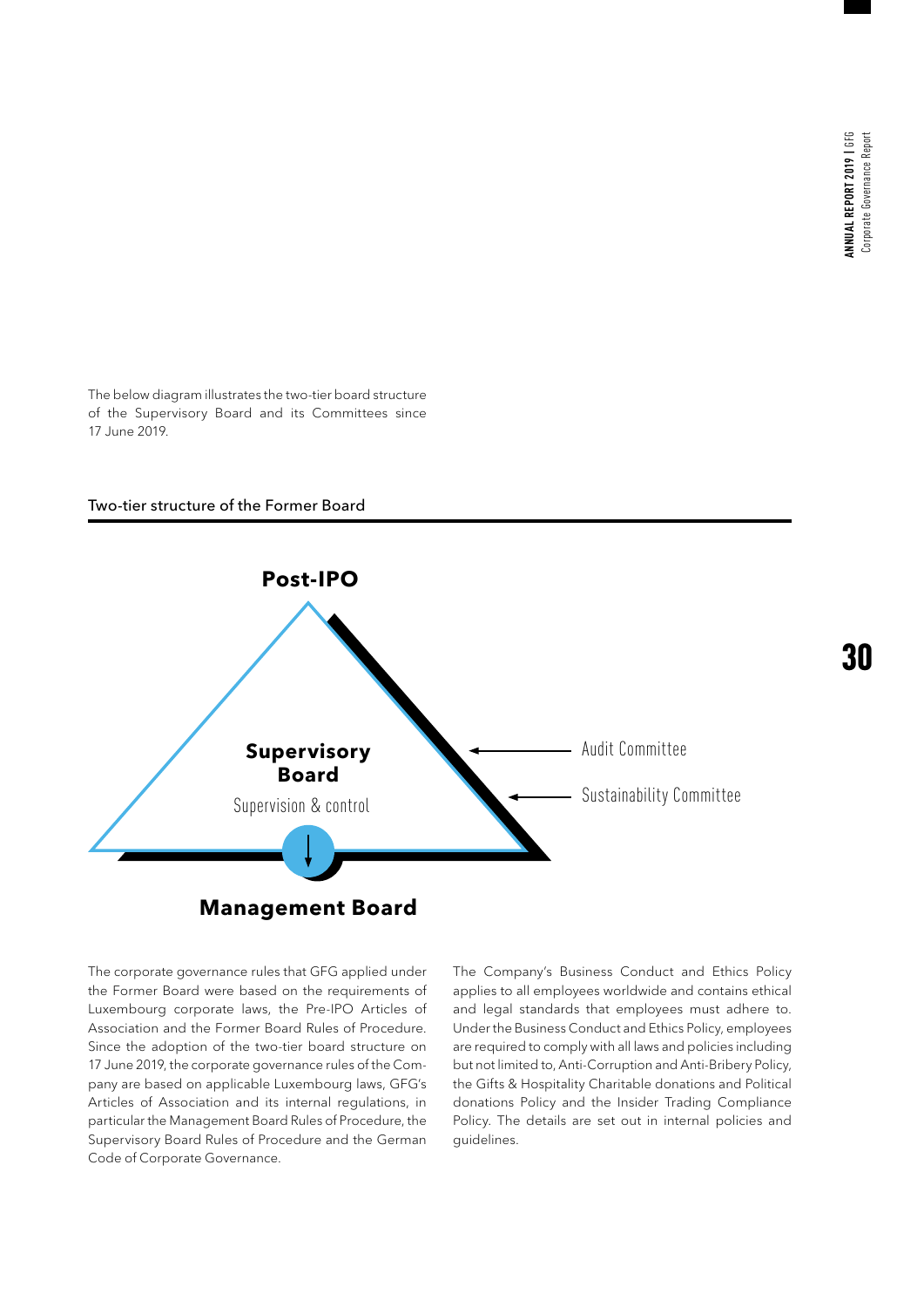#### Former Board and its Committees

Until 17 June 2019, the Former Board governed the Company pursuant to a one-tier board structure as outlined below. On 31 May 2019, the general Shareholders' meeting of the Company resolved on the replacement of the Former Board with a two-tier governance structure consisting of a Management Board and a Supervisory Board, subject to the condition precedent and effective from the approval of the prospectus by the Commission de Surveillance du Secteur Financier (the "CSSF"). At the same time, Carol Shen and Laura Weil, who had not previously served on the Former Board, were appointed as members of the Supervisory Board and Matthew Price was appointed to the Management Board. As a Luxembourg S.A., the Company is not required to have a two-tier management system, however, as the Company was listed on the Frankfurt Stock Exchange, the Company decided to align to the two-tier management structure which is required for stock companies under the German Stock Corporation Act. The change of governance structure became effective on 17 June 2019.

#### Introduction and working practices of the Former Board and its Committees

Under the Former Board one-tier structure, the Former Board was vested with the broadest powers to act in the name of the Company. It had the power to take all business and strategic decisions and was generally in charge of its management. In accordance with Luxembourg law which operates a division of competences, on the one hand, the Former Board was responsible for setting the corporate strategy and the management of a company and, on the other hand, the general Shareholders' meeting controlled the Former Board acts and activities as well as taking certain limited decisions specifically assigned to it by law. As a matter of principle, all powers resided with the Former Board except for those powers reserved by law to the general Shareholders' meeting.

In accordance with Luxembourg law and the Former Board Rules of Procedures, the day-to-day management of the Company was delegated to the Co-Chief Executive Officers and the Chief Financial Officer who were appointed as daily managers with the power to individually engage the Company vis-à-vis third parties, but only within the limits of their power.

The Former Board established the following board committees: (a) an audit committee; (b) a nomination committee (c) a compensation committee; and (d) a sustainability committee. Following the change of governance on 17 June 2019, the compensation committee and nomination committee of the Former Board were discontinued due to the relatively small size of the Supervisory Board. The work previously undertaken by the compensation committee and the nomination committee is now undertaken by the Supervisory Board.

#### Composition of the Former Board

Pursuant to the Shareholders Agreement dated 13 July 2018, the Former Board was required to be comprised of eleven directors who were elected by the Shareholders in accordance with the following nominee criteria: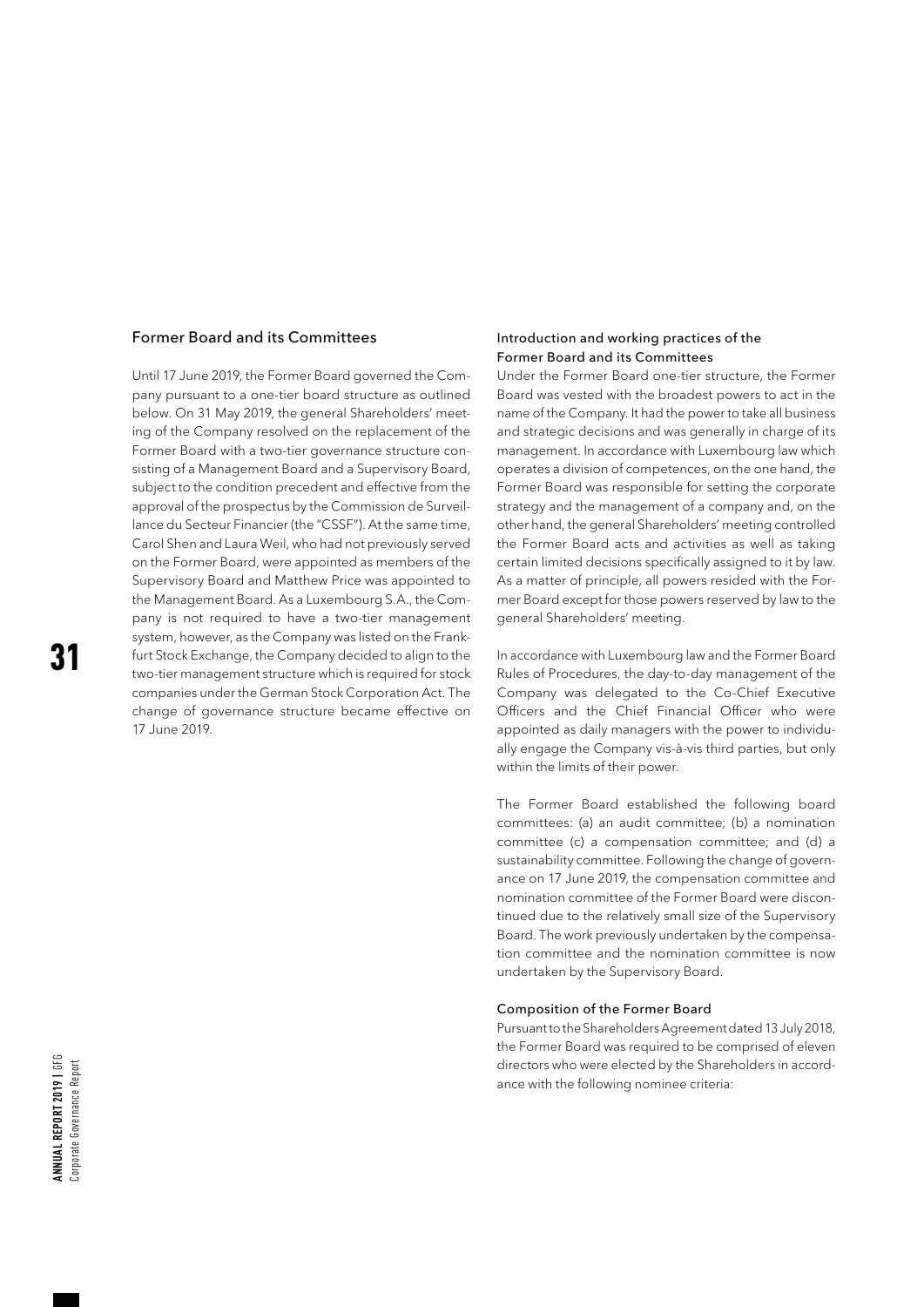- A. Four nominees (including the Chairman of the Former Board) were nominated by Kinnevik New Ventures AB. Until 17 June 2019, Cynthia Gordon and Georgi Ganev served on the Former Board as the nominees of Kinnevik New Ventures AB. Until 17 June 2019, Alexis Babeau and Victor Herrero were independent Directors nominated by Kinnevik New Ventures AB;
- B. Two nominees were nominated by Rocket Internet SE. Until 17 June 2019, Oliver Samwer and Christian Senitz served on the Former Board as the nominees of Rocket Internet SE; however, during this period, Christian Senitz resigned from the Former Board, effective from 28 February 2019. Following this and up to 17 June 2019, Rocket Internet SE did not use their appointment rights of a second director;
- C. One nominee was nominated by AI European Holdings S.à r.l. Until 17 June 2019, Daniel Shinar served on the Former Board as the nominee of AI European Holdings S.à r. l;
- D. One nominee nominated jointly by TEV Global Invest II GmbH and Tengelmann Ventures GmbH. Until 17 June 2019, Christian Winter served on the Former Board as the nominee of TEV Global Invest II GmbH and Tengelmann Ventures GmbH;
- E. One nominee nominated by Verlinvest SA. Until 17 June 2019, Raphael Thiolon served on the Former Board as the nominee of Verlinvest SA. Raphael Thiolon replaced the previous Verlinvest SA representative, Nicholas Cator on 1 March 2019; and
- F. Up to two Executive Officers of the Company could be proposed by the Former Board and appointed by the Shareholders' meeting. Until 17 June 2019, Christoph Barchewitz (Co-CEO) and Patrick Schmidt (Co-CEO) served as the executive officers who were appointed to the Former Board.

The Former Board delegated the daily management of the Company to Co-CEOs, Christoph Barchewitz and Patrick Schmidt, and Chief Financial Officer, Nils Chrestin who were not members of the Former Board. However, Nils Chrestin was invited to participate, and regularly reported to the meeting of the Former Board along with the Co-CEOs. Nils Chrestin stepped down as Chief Financial Officer in February 2019. Matthew Price was appointed Chief Financial Officer, effective from 9 April 2019.

#### Composition of the Former Audit Committee

The Former Audit Committee of the Former Board was required to consist of at least three members who were appointed by the Former Board, and was responsible for the following: overseeing the accounting and financial reporting processes of the Company; the audits of the financial statements of the Company; the Company's internal control and recommending to the Former Board the choice of the approved independent auditor; and performing such other duties imposed on it under applicable law and as imposed by the Former Board. Prior to 17 June 2019, the members of the Former Audit Committee of the Former Board were Alexis Babeau (Chairman), Christian Winter and Victor Herrero.

#### Composition of the Former Sustainability Committee

The Former Sustainability Committee assisted the Former Board with the oversight of its responsibilities in connection with the Company's sustainability policies and practices. In particular, the Former Sustainability Committee made recommendations to the Board regarding the Company's policy and performance in relation to health, safety, environment and compliance with laws concerning environmental and social matters and corporate governance and review their implementation. Prior to 17 June 2019, the members of the Former Sustainability Committee of the Former Board were Victor Herrero (Chairman), Daniel Shinar and Christian Winter.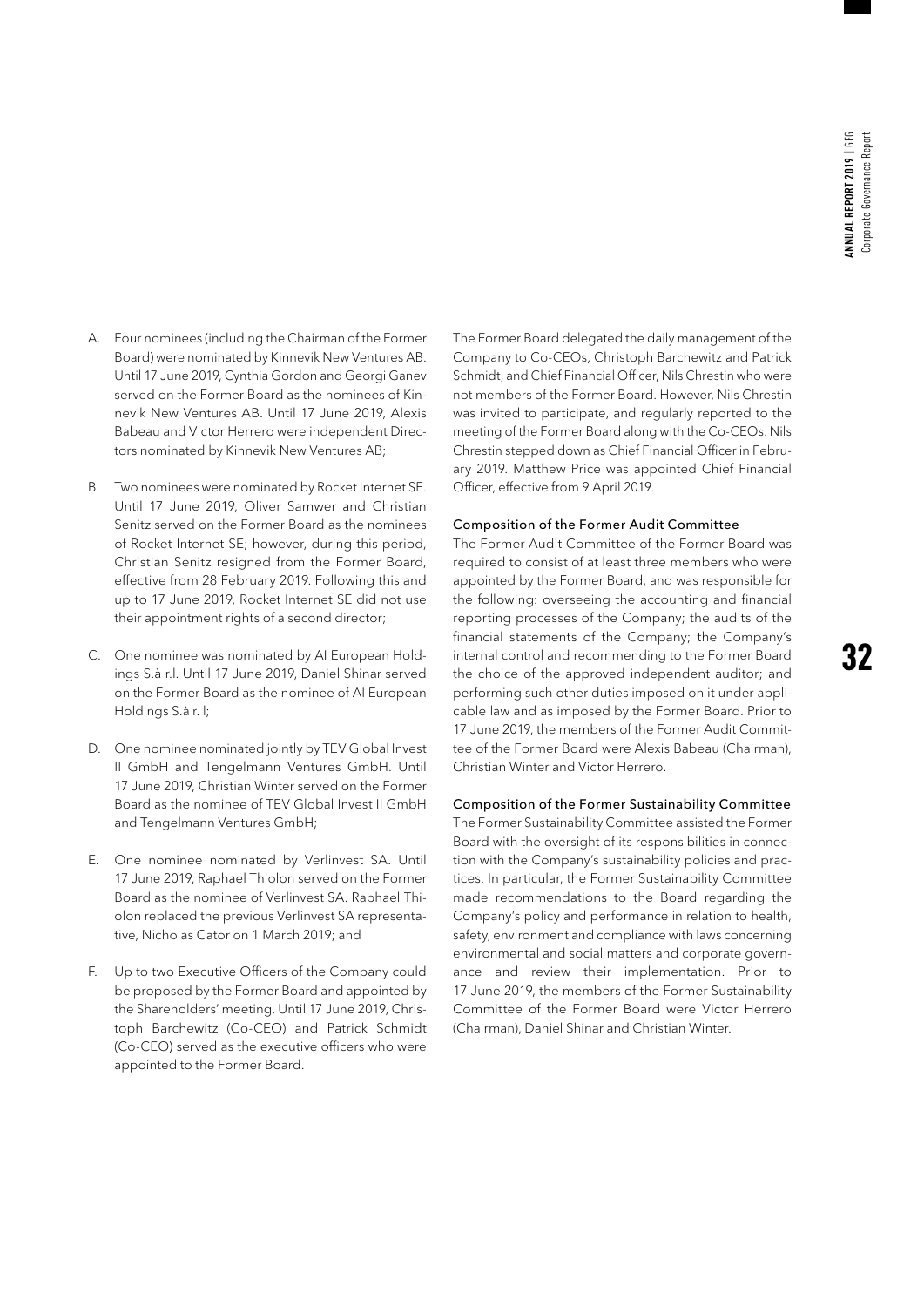#### Composition of the Former Compensation Committee

The Former Compensation Committee of the Former Board was required to consist of a minimum of three members who were appointed by the Former Board. The Former Compensation Committee's purpose was to discharge or assist the Former Board in discharging its responsibilities relating to the review and approval of the Company's compensation programmes and the compensation of the Company's executive officers (including of the Company's subsidiaries), including by designing (in consultation with management and the Former Board), evaluating and approving the compensation plans, policies and programmes of the Company. Prior to 17 June 2019, the members of the Former Compensation Committee were Cynthia Gordon (Chairman of the Former Board), Daniel Shinar and Oliver Samwer. The Former Compensation Committee was dissolved following the change of governance structure on 17 June 2019.

#### Composition of the Former Nomination Committee

The Former Nomination Committee of the Former Board was required to consist of members who were appointed by the Former Board and was required to assist the Former Board in (a) the identification of qualified candidates to become directors, (b) the selection or recommendation to the Former Board regarding the selection of nominees for election as directors at the next annual meeting of Shareholders (or extraordinary meeting of Shareholders at which directors are to be elected), (c) the selection or recommendation of selection to the Former Board regarding the selection of candidates to fill any vacancies on the Former Board and board committees, (d) the assignment and rotation of directors to various board committees, (e) oversight of the evaluation of the Former Board and its various committees, and (f) assistance with the selection of candidates for future executive officers as well as the promotion and changes in the position of incumbent executive officers. Prior to 17 June 2019, the members of the Former Nomination Committee were Cynthia Gordon and Daniel Shinar. The Former Nomination Committee was dissolved following the change of governance on 17 June 2019.

#### Two-Tier Governance Structure

The two-tier governance structure was approved by Shareholders on 31 May 2019 and came into effect upon approval of the prospectus by the CSSF on 17 June 2019. The governance structure now consists of the Management Board and the Supervisory Board.

The Management Board is responsible for managing the Company and the Supervisory Board is responsible for carrying out the permanent supervision and control of the Management Board without being authorised to interfere with such management. The Management Board is vested with the broadest powers to act in the name of the Company and to take any actions necessary or desirable to fulfil the Company's corporate purpose with the exception of certain matters set out in the Articles of Association and the Supervisory Board Rules of Procedure which require approval of the Supervisory Board or the Company's Shareholders. The Management Board and Supervisory Board cooperate closely for the benefit of the Company. The Chairman of the Supervisory Board has regular contact with the Management Board and advises it on strategy, planning, business development, and the Management Board informs the Chairman of the Supervisory Board without delay of matters of fundamental importance for the Company.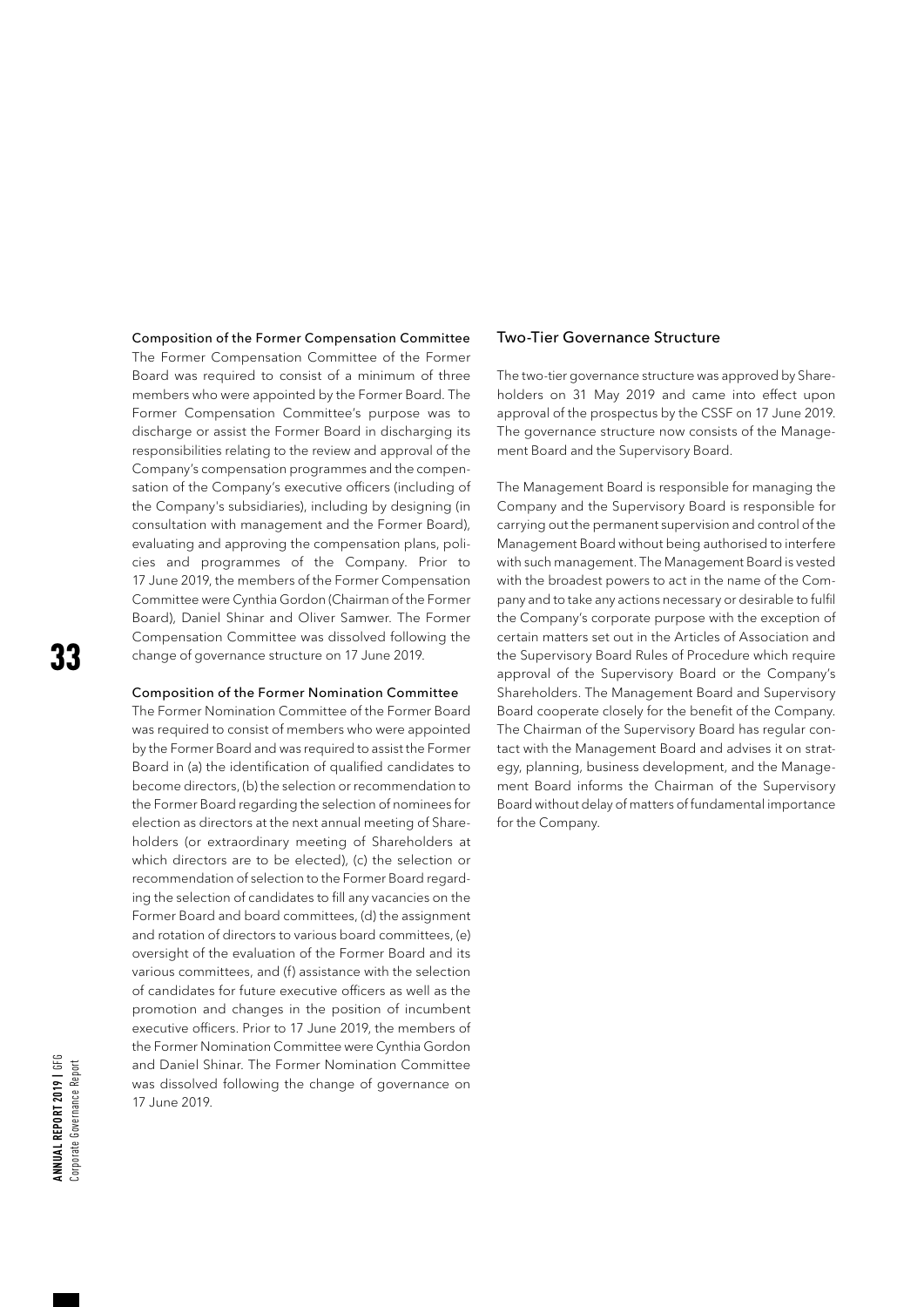#### Working Practices of the Management Board

The Management Board is responsible for managing the Company in accordance with the applicable legal provisions, the Articles of Association of GFG (the "Articles of Association") and the rules of procedure for the Management Board dated 7 June 2019 ("Management Board RoP"). It is obligated to act in the Company's corporate interest and to increase its long-term business value. The Management Board develops the Company's strategy, discusses and agrees on it with the Supervisory Board and ensures that it is implemented. It is also responsible for appropriate risk management and control. The Management Board provides the Supervisory Board with timely and comprehensive information about all issues of relevance to the Company and must inform the Chairman of the Supervisory Board of any important event or business matter that might have a significant impact on the situation of the Company without undue delay. The age limit for the Management Board is set as 69 years in the Management Board RoP.

The Management Board performs its management function as a collective body. Notwithstanding their overall responsibility for management, the individual members of the Management Board manage the areas assigned to them on their own responsibility within the framework of the Management Board's resolutions. For fiscal year 2019, the allocation of responsibilities among the members of the Management Board is defined in the Management Board RoP, as amended on 20 August 2019, according to which the members of the Company's Management Board are responsible for the following areas:

#### Co-CEO: Christoph Barchewitz

- Commonwealth of Independent States Lamoda
- Corporate Communications
- International Brand Partnerships
- Latin America Dafiti
- Legal & Governance, Risk & Compliance ("GRC")
- People & Culture

#### Co-CEO: Patrick Schmidt

- Asia Pacific
- Sustainability
- **Technology**

#### CFO: Matthew Price

- Accounting
- Financial Reporting
- Financial Planning & Analysis
- Internal Audit
- Investor Relations
- Tax & Treasury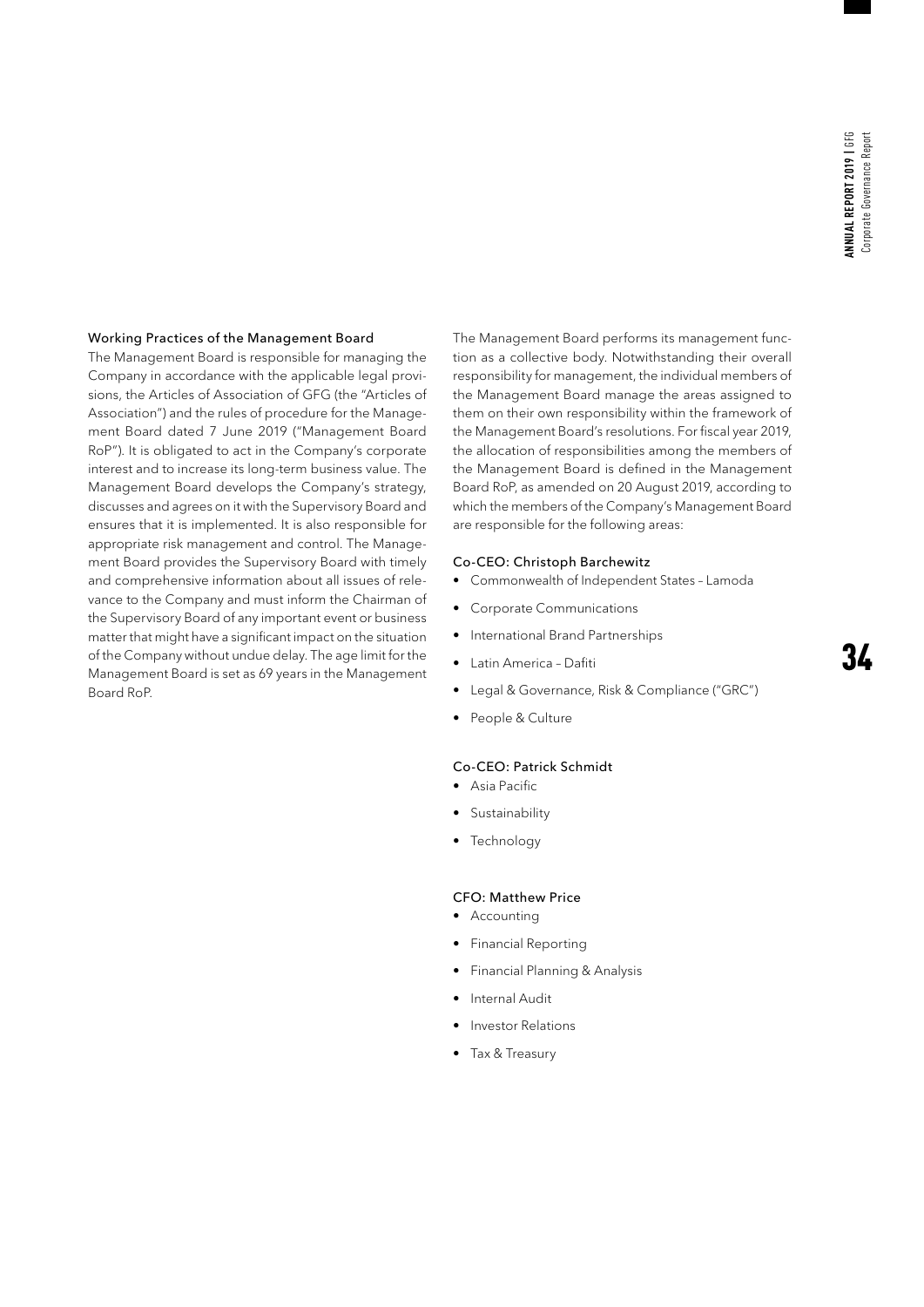The Management Board takes joint responsibility for the overall management of the Company irrespective of the split of business areas. Its members work collaboratively and inform each other regularly about any significant measures and events within their areas of responsibility. The Management Board meets in person at least once per calendar quarter, and additional meetings are convened, if required.

#### Composition of the Management Board

According to the Articles of Association of GFG, the Management Board shall be composed of at least two members. The Supervisory Board acknowledges and appreciates the importance of diversity. A diverse composition of management and supervisory bodies can promote new perspectives in decision-making processes and discussions and help to further improve performance. The Supervisory Board and Management Board did not apply a specific diversity concept with respect to the Management Board and executive management team for financial year 2019. The Supervisory Board and Management Board considers that the executive management team and employee base globally is highly diverse, however, the Supervisory Board and Management Board are expected to define appropriate targets in the future. The Management Board must consist of at least two members in accordance with the Articles of Association. The Supervisory Board determines the number of Management Board members and appoints the members of the Management Board for a maximum term of office of five years. The Management Board currently consists of the two Co-CEO's and the CFO. The Management Board does not currently have a chairman.

In addition, as the members of the Management Board were appointed on 17 June 2019 and considering the Co-CEO structure and talent pool within the Group, the Supervisory Board has not yet concluded a succession plan for the replacement of the Management Board during financial year 2019. The Supervisory Board and Management Board will work together on finalising a succession plan during the financial year 2020.

#### Working practices of the Supervisory Board

The Supervisory Board advises and supervises the Management Board in its management of the Company. It is responsible for the permanent supervision and control of the Management Board. It works closely with the Management Board for the benefit of the Company and is involved in all decisions of fundamental importance to the Company.

The rights and duties of the Supervisory Board are governed by legal requirements, the Articles of Association, the rules of procedure for the Supervisory Board dated 7 June 2019 (the "Supervisory Board RoP") and the Management Board RoP. It appoints and removes the members of the Management Board and is responsible for ensuring that long-term succession planning is undertaken by the Management Board.

The work of the Supervisory Board takes place in meetings as well as separate committee meetings whose chairs provide the entire Supervisory Board with regular updates on the committee activities. Pursuant to the Supervisory Board RoP, the Supervisory Board shall hold at least one meeting in each calendar quarter and additional meetings should be convened as necessary.

#### Composition of the Supervisory Board

The Supervisory Board must consist of at least three members in accordance with the Articles of Association. The members of the Supervisory Board are appointed and removed at the general meeting of Shareholders which determine the term and compensation. Members of the Supervisory Board can only be appointed for a term that doesn't exceed five years but can be reappointed for successive terms.

The Supervisory Board RoP sets targets for its composition and sets a profile of skills that are required for members of the Supervisory Board. According to this profile, members of the Supervisory Board shall have the required knowledge, abilities and expert experience to fulfil his/her duties properly and they must be familiar with the sector in which the Company operates. At least one member must have knowledge in the field of auditing and accounting. Each member shall ensure that they have enough time to perform their mandate. At least three members of the Supervisory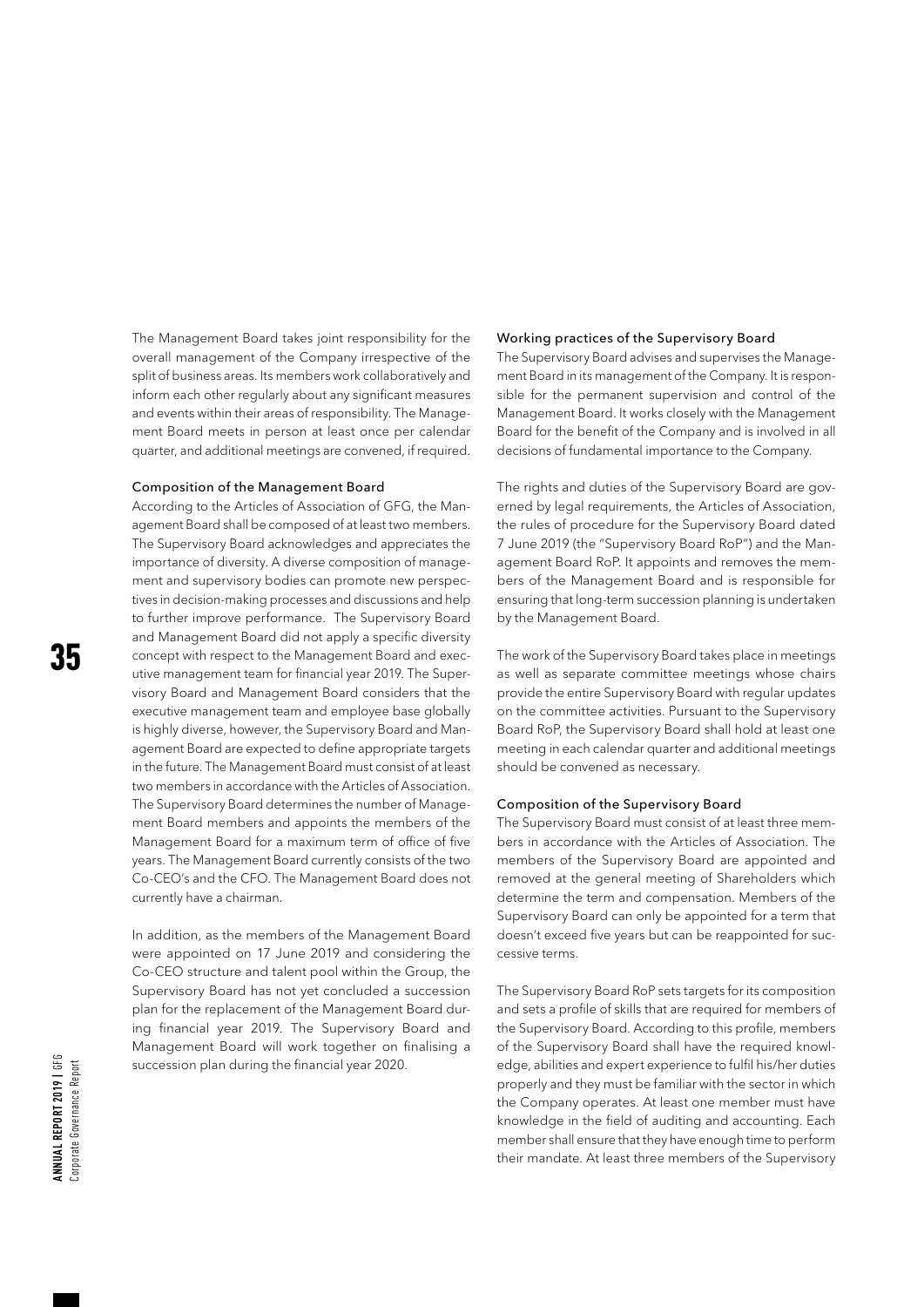Board must have reasonable international experience and diversity shall be considered - an appropriate number of women shall be considered.

At least three members must not have a board position, consulting or representation duties with main suppliers, lenders or other business partners of the Company and Supervisory Board members shall not exercise directorships or similar positions or advisory tasks for material competitors of the Company. In addition, no fewer than two members shall be independent, and no more than two former members of the Management Board shall be members of the Supervisory Board. In addition to their Supervisory Board mandate with the Company, members of the Supervisory Board who are members of the Management Board of a listed company should not hold any more than three further Supervisory Board mandates in listed non-group entities that make similar requirements. The age limit for members of the Supervisory Board is set as 69 years.

At the extraordinary meeting of the Shareholders held on 31 May 2019, Shareholders appointed the following six members to the Supervisory Board subject to approval of the prospectus by the CSSF, which took place on 17 June 2019:

- Cynthia Gordon Chairman of the Supervisory Board and member of the Sustainability Committee;
- Georgi Ganev Member of the Supervisory Board;
- Alexis Babeau Member of the Supervisory Board and Chairman of the Audit Committee;
- Victor Herrero Member of the Supervisory Board, Chairman of the Sustainability Committee and Member of the Audit Committee;
- Carol Shen Member of the Supervisory Board and the Sustainability Committee; and
- Laura Weil Member of the Supervisory Board and the Audit Committee.

During financial year 2019, two committees of the Supervisory Board were established following the change of governance — The Audit Committee and the Sustainability Committee. The Company deviates from the recommendations of the Code as the Supervisory Board due to its relatively small size of six members did not find it necessary to form a nominations committee.

#### Working practices of the Audit Committee

The Chairman of the Audit Committee has specific knowledge and experience in applying accounting principles and internal control procedures. Neither the Chairman of the Supervisory Board nor former members of the Company's Management Board whose term ended less than two years ago are eligible to be appointed as Chairman of the Audit Committee. All members of the Audit Committee are financially literate and at least two members have in-depth knowledge of accounting and the financial reporting principles required. All the members of the Audit Committee are independent.

The Audit Committee oversees the accounting and financial reporting processes of the Company and the integrity of the financial statements and publicly reported results, the adequacy and effectiveness of the risk management and internal control frameworks and the choice, effectiveness, performance and independence of the internal and external auditors.

The Audit Committee also monitors the process of preparing financial information, reviews and discusses the audited financial statements with the Management Board members and the independent auditor, provides a recommendation to the Supervisory Board regarding whether audited financial statements should be included in the annual report. In addition, the Audit Committee reviews the half yearly and quarterly financial statements and prepares a recommendation for the appointment of the Independent Auditor to the Supervisory Board. The Audit Committee also reviews the performance of the Independent Auditor.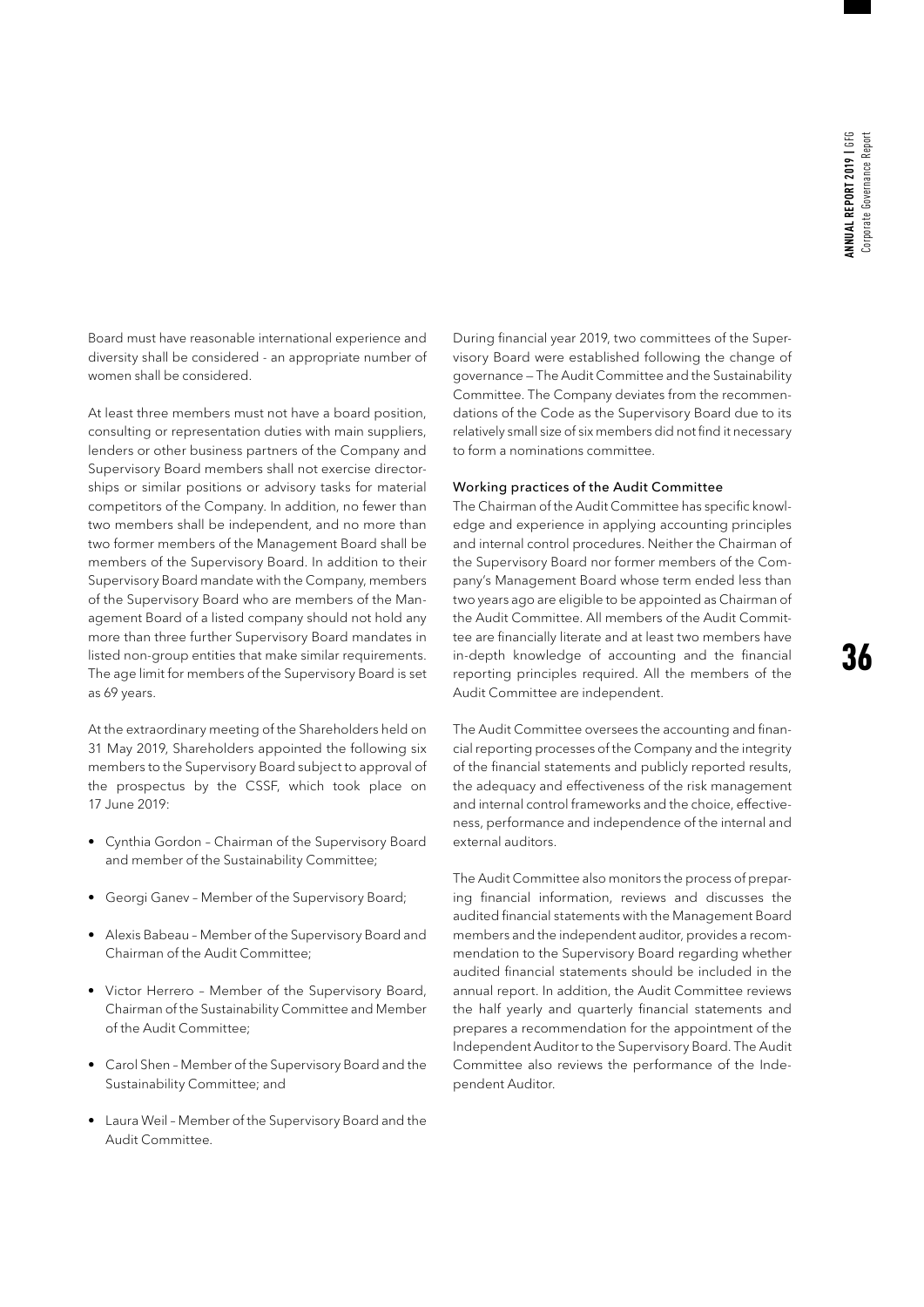#### Composition of the Audit Committee

Since 17 June 2019 the members of the Audit Committee have been:

- Alexis Babeau (Chairman);
- Victor Herrero; and
- Laura Weil.

#### Working practices of the Sustainability Committee

The Sustainability Committee assists the Supervisory Board with oversight of its responsibilities in connection with the Company's sustainability policies and practices, in particular, it makes recommendations to the Supervisory Board regarding the Company's policy and performance in relation to health, safety, environment and compliance with laws concerning environmental and social matters and review their implementation. In addition, the Sustainability Committee reviews and approves the Company's sustainability strategy, objectives, key results and policies and approves for submission to the Supervisory Board the Company's annual sustainability report submitted to it by the Management Board.

#### Composition of the Sustainability Committee

Since 17 June 2019 the members of the Sustainability Committee are:

- Victor Herrero (Chairman);
- Carol Chen; and
- Cynthia Gordon.

## **1.6 ANNUAL GENERAL MEETING AND SHAREHOLDERS**

The Shareholders of GFG exercise their rights, including their right to vote, at the AGM. Each share in the Company grants one vote.

The ordinary AGM is held within the first six months of the fiscal year, and the agenda along with the reports and documents required for the AGM will be published on the Company's website <http://ir.global-fashion-group.com>.

Certain matters set out in the Articles of Association require the approval of Shareholders. Resolutions on matters that require shareholder approval are adopted at the AGM, including, increasing/reducing the Company's share capital or authorised capital, appointment and removal of members of the Supervisory Board and the independent auditors, resolutions on allocation of the remainder of any annual net profit.

To facilitate the personal exercise of their rights, GFG makes available a proxy who is bound by instructions and who may also be contacted during the AGM. The invitation to the AGM explains how instructions may be given ahead of the meeting. In addition, Shareholders may arrange to be represented at the AGM by a proxy of their choice.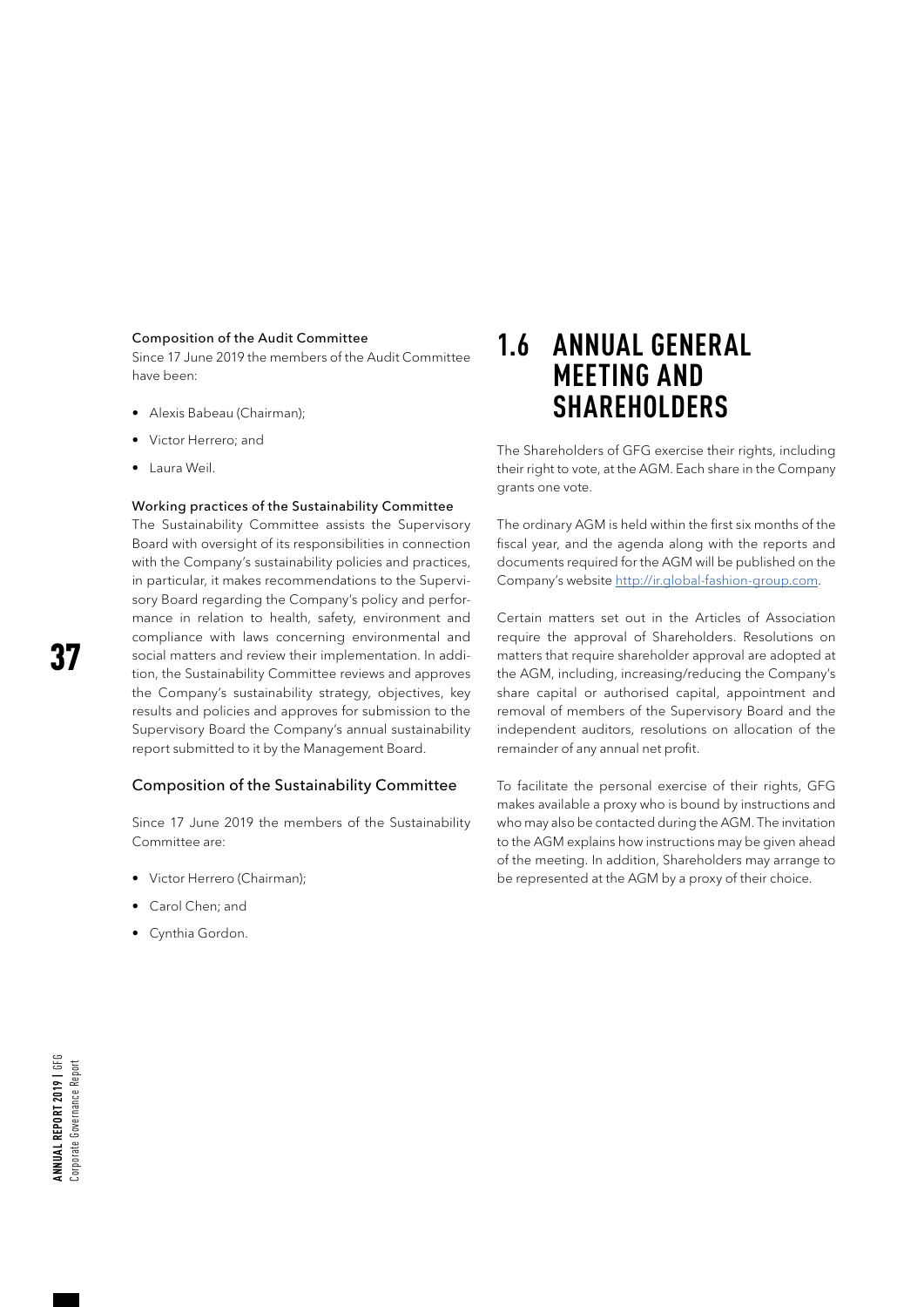## **1.7 TAKEOVER LAW**

#### Composition of subscribed capital

As of 31 December 2019, the share capital of the Company amounts to €2,147,655.17, and is divided into 214,765,517 common shares with a nominal value of € 0.01 each. The common shares are fully paid-up. The Company holds common shares in registered form and in dematerialised form. All future common shares to be issued by the Company will be issued in dematerialised form.

#### Restrictions on voting rights or the transfer of shares

Save as set out below, the common shares in dematerialised form are freely transferable through book entry transfers in accordance with the legal requirements for dematerialised shares. The Management Board may, however, impose transfer restrictions for the Company's common shares that are in registered form.

Each common share carries identical rights and obligations, save for the common shares held by the Company in treasury, from which the Company derives no rights. As of 31 December 2019, the Company held 20,236,939 common shares in treasury, 20,054,561 of which are being held for cancellation as a result of the Share Redistribution.

As part of the Company's IPO, the Company's pre-IPO Shareholders entered into lock-up agreements with the underwriters that supported the IPO. In these lock-up agreements, the pre-IPO Shareholders agreed they will not, either directly or indirectly, offer, pledge, allot, distribute, sell, contract to sell, sell any option or contract to purchase, purchase any option to sell, grant any option, right or warrant to purchase, transfer or otherwise dispose of, directly or indirectly, any common shares of the Company for a period of 12 months after the first day on which the Company's shares traded on the Frankfurt Stock Exchange without the prior consent of the Company and the underwriters. However, during the period starting on the 180<sup>th</sup> day following the first day of trading of the Company's Shares on the Frankfurt Stock Exchange and ending twelve months after the first day of trading of the Company's Shares on the Frankfurt Stock Exchange, the pre-IPO Shareholders are permitted to sell in aggregate up to 20% of their pre-IPO shareholding. This restriction is subject to limited exceptions. The same lock-up requirement applies to common shares purchased by certain members of the Supervisory Board as part of the IPO. Members of the Management Board have agreed to substantially similar lock-up provisions in respect of their stock options over common shares in the Company and similar instruments.

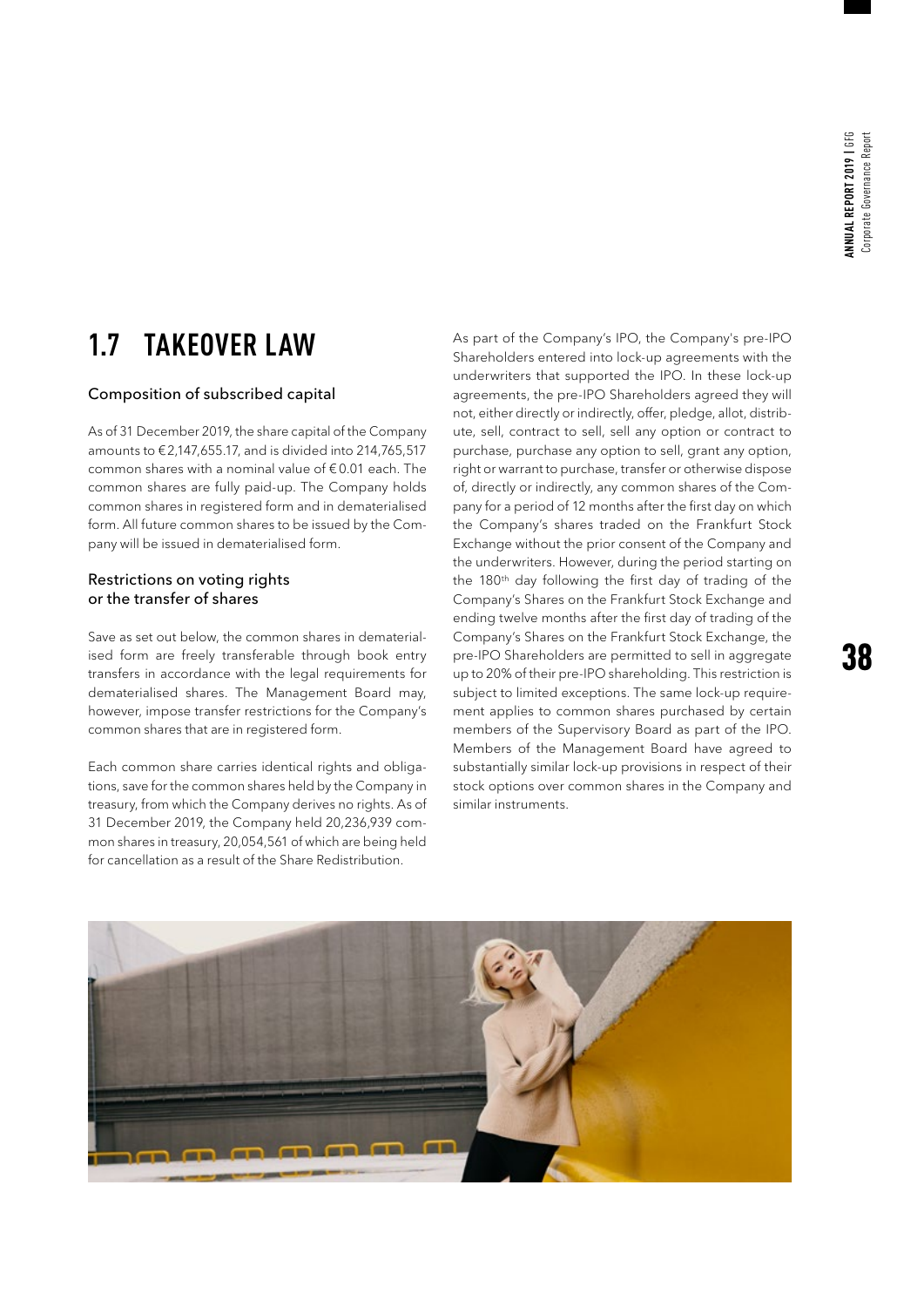#### Equity Interests in the Company That Exceed 5% of Voting Rights

On the basis of the voting rights notifications received by the Company on or before 31 December 2019 in accordance with Article 11, Section 6 of the Luxembourg Transparency Law and Section 40, Paragraph 1 of the German Securities Trading Act (WpHG), the following direct or indirect Shareholders in the capital of the Company reach or exceed 5% of the voting rights:

| Name of<br>Shareholder                    | Details                                                                                                                                                                                                                                                                                      | Percentage<br>of holding | Date of<br>declaration |
|-------------------------------------------|----------------------------------------------------------------------------------------------------------------------------------------------------------------------------------------------------------------------------------------------------------------------------------------------|--------------------------|------------------------|
| Kinnevik AB                               | Indirectly holds 37.20% through Kinnevik Internet Lux S.à r.l.                                                                                                                                                                                                                               | 37.20%                   | 5 July 2019            |
| Rocket<br>Internet SE                     | Directly holds 16.76% of the voting rights of the Company and a<br>further 0.30% through the holdings of MKC Brillant Services GmbH,<br>Bambino 53 V V GmbH and Rocket Middle East GmbH.                                                                                                     | 17.06%                   | 8 July 2019            |
| Crestbridge<br>Management<br>Company S.A. | Indirectly holds 9.44% of the voting rights of the Company, through Rocket<br>Internet Capital Partners SCS who directly holds 6.00% of the voting<br>rights of the Company, and Rocket Internet Capital Partners (Euro) SCS who<br>directly holds 3.45% of the voting rights of the Company | 9.44%                    | 4 July 2019            |

The Company has not been notified of any other direct or indirect capital investments that reach or exceed 5% of the voting rights of the Company. Further, the distribution of voting rights included above may have changed within the reportable thresholds.

#### Legal Requirements and Provisions of the Articles of Association Governing the Appointment and Dismissal of Members of the Management Board, and Amendments to the Articles of Association

The Management Board must consist of at least two persons in accordance with Article 13.1 of the Articles of Association. In all other respects, the Supervisory Board determines the number of Management Board members. The Supervisory Board appoints the members of the Management Board on the basis of Luxembourg Company Law and Article 15 of the Articles of Association for a term of office lasting no longer than five years. Reappointments for successive years are permitted. The Supervisory Board is entitled to revoke the appointment of a Management Board member for cause (pursuant to Article 15.3 of the Articles of Association).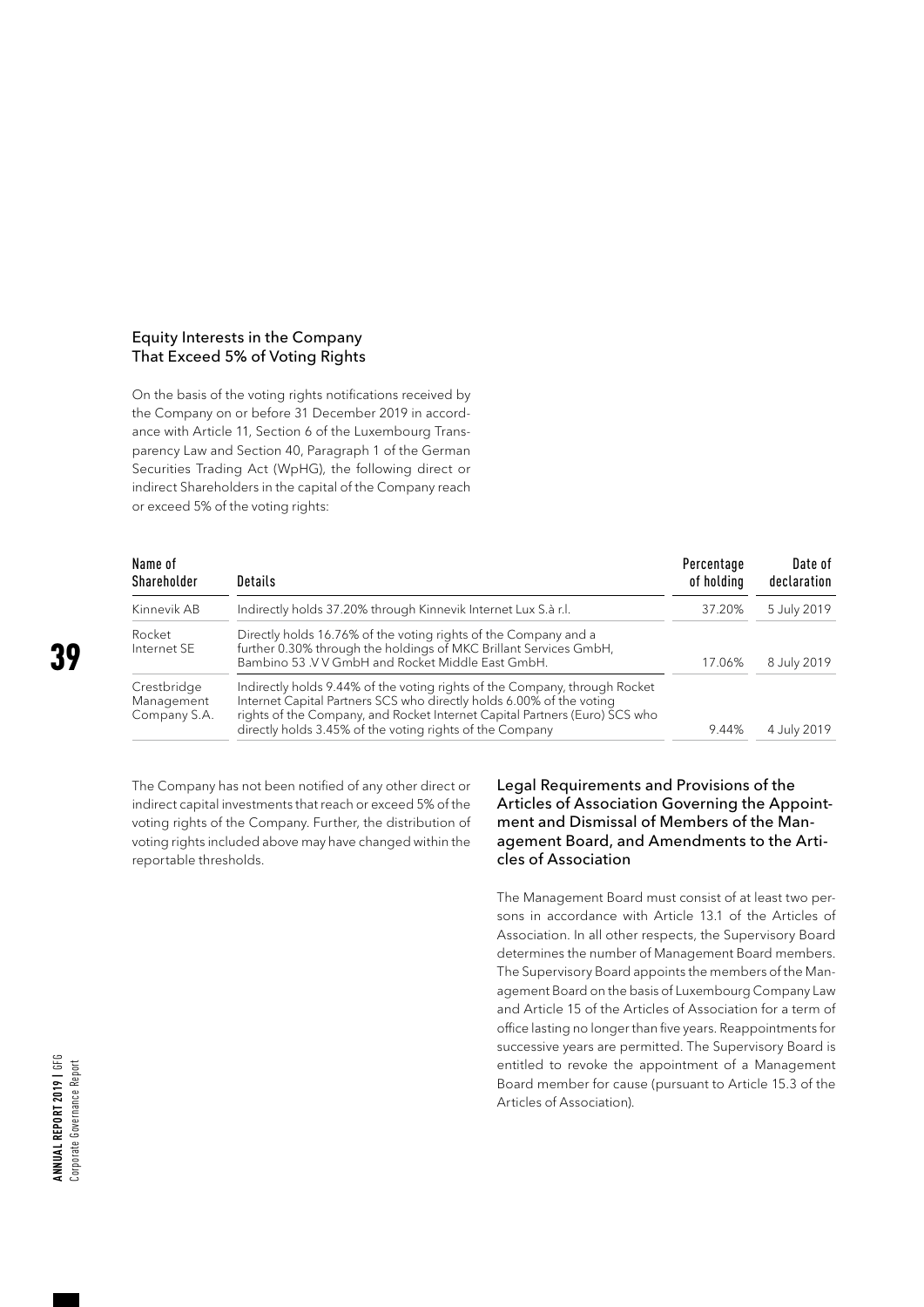Changes to the Articles of Association must be agreed at a general meeting of Shareholders. Unless a higher majority is required by binding legal requirements or the Articles of Association, resolutions proposed at the AGM are passed by a simple majority of votes cast in accordance with Article 11.2 of the Articles of Association. According to Article 11.5 of the Articles of Association, a vote passed by a majority of at least two thirds of the votes validly cast at a general meeting at which a quorum of more than half of the Company's capital is represented is required in order to amend the Articles of Association. Abstentions and nil votes shall not be taken into account.

The Company is authorised to amend the wording of the Articles of Association after carrying out capital increases from authorised capital or after the expiry of the corresponding authorisation, option, or conversion period.



#### Authority of the Management Board to Issue and Buy Back Shares

#### Authorised Capital

As at 31 December 2019, pursuant to Article 6.1 of the Articles of the Association, the Company's authorised capital, excluding the issued share capital, is €1,839,944.61, represented by 183,994,461 common shares with a nominal value of €0.01 each. Pursuant to Article 6.2 of the Articles of Association, during a period of five years from the date of any resolutions to create, renew or increase the authorised capital pursuant to Article 6.2, the Management Board, with the consent of the Supervisory Board, is authorised to issue shares, to grant options to subscribe for shares and to issue any other instruments giving access to shares within the limits of the authorised capital to such persons and on such terms and subject to the limitations set out in the Special Board Report. The issue of such instruments will reduce the available authorised capital accordingly.

The Special Board Report also sets out circumstances in which the powers under the authorised capital could be used if convening a general Shareholders' meeting would be undesirable or not appropriate. For example, such circumstances could arise when there is a financing need or if the convening of a Shareholders' meeting would lead to an untimely announcement of a transaction, which could be disadvantageous to the Company.

Prior to the Company's IPO, the share capital of the Company amounted to  $\epsilon$  1,526,899.89 and was divided into 67,861,754 common shares with a nominal value of  $€0.01$ each and 84,828,235 Convertible Preference Shares ("CPS"). The shares were previously held in registered form.

At an extraordinary Shareholders' meeting of the Company held on 31 May 2019, it was resolved to convert the Company's common shares in dematerialised form pursuant to the laws of Luxembourg. The Company's CPS continued to be held in registered form, pending the Conversion. The CPS converted 1:1 into common shares in dematerialised form on 28 June 2019, immediately following pricing of the Company's IPO.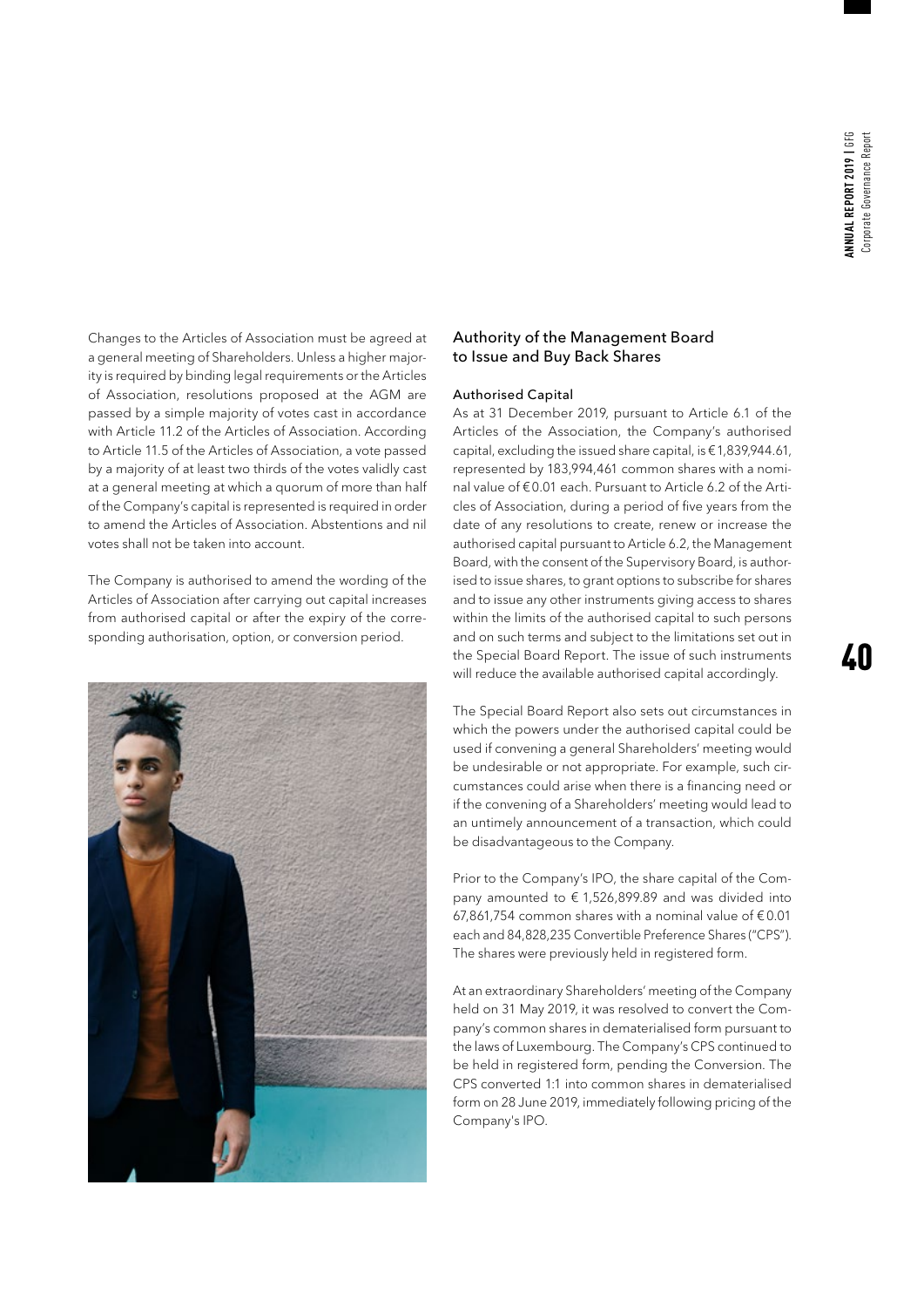On 1 July 2019, the Company issued:

- 19,939,285 new common shares to pre-IPO Shareholders and repurchased 20,054,561 common shares from pre-IPO Shareholders in connection with the Share Redistribution; and
- 40,000,000 new common shares for the purposes of the IPO.

On 5 August 2019, the Company issued:

- 2,000,000 new common shares in connection with the IPO greenshoe option; and
- 136,243 new common shares to pre-IPO Shareholders in connection with the Share Redistribution<sup>1</sup>.

As at 31 December 2019, the share capital of the Company amounts to €2,147,655.17, and is divided into 214,765,517 common shares with a nominal value of  $\epsilon$  0.01 each, with 193,288,579 common shares being held in dematerialised form and 21,476,938 common shares being held in registered form. Only common shares in dematerialised form are admitted to trading on the Frankfurt Stock Exchange.

Pursuant to Article 6.3 of the Articles of Association, the Company's authorised capital may be increased or reduced by a resolution of a general meeting of Shareholders adopted in the manner required for an amendment to the Articles of Association. The authorisations in Articles 6.2 and 6.3 of the Articles of Association may be renewed through a resolution of a general meeting of Shareholders adopted in the manner required for an amendment of the Articles of Association and subject to the provisions of the Luxembourg Company Law, each time for a period not exceeding five years.

**<sup>1</sup>** Issued to those pre-IPO Shareholders that were not capable of holding common shares in dematerialised form on 1 July 2019.

#### Treasury Shares

According to Article 7.1 of the Articles of Association, the Company may, to the extent and under the terms permitted by law, repurchase its own shares and hold them in treasury. Prior to the IPO, the Company held 182,378 common shares in treasury. At an extraordinary Shareholders' meeting of the Company held on 31 May 2019, it was resolved to authorise the Company to purchase up to 27,600,000 common shares for the sole purpose of cancellation. On 1 July 2019, the Company repurchased 20,054,561 in connection with the Share Redistribution pursuant to this authority. As at 31 December 2019, the Company held 20,236,939 common shares in treasury, 20,054,561 of which are being held for cancellation. In line with Luxembourg Company Law, the voting rights attached to the common shares held in treasury by the Company are suspended.

Without prejudice to the principle of equal treatment of Shareholders in the same situation and the provisions of the Luxembourg Market Abuse Law, pursuant to Article 430-15 of the Luxembourg Company Law, the Company may acquire its own shares either itself or through a person acting in its own name but on the Company's behalf subject to the following statutory conditions:

- The authorisation to acquire shares is to be given by a general Shareholders' meeting, which determines the terms and conditions of the proposed acquisition and in particular the maximum number of shares to be acquired, the duration of the period for which the authorisation is given,which may not exceed five years, and in the case of acquisition for value, the maximum and minimum consideration;
- The acquisitions must not have the effect of reducing the net assets of the Company below the aggregate of the subscribed capital and the reserves, which may not be distributed under the law or the Articles of Association; and
- Only fully paid-up shares may be included in the transaction.

41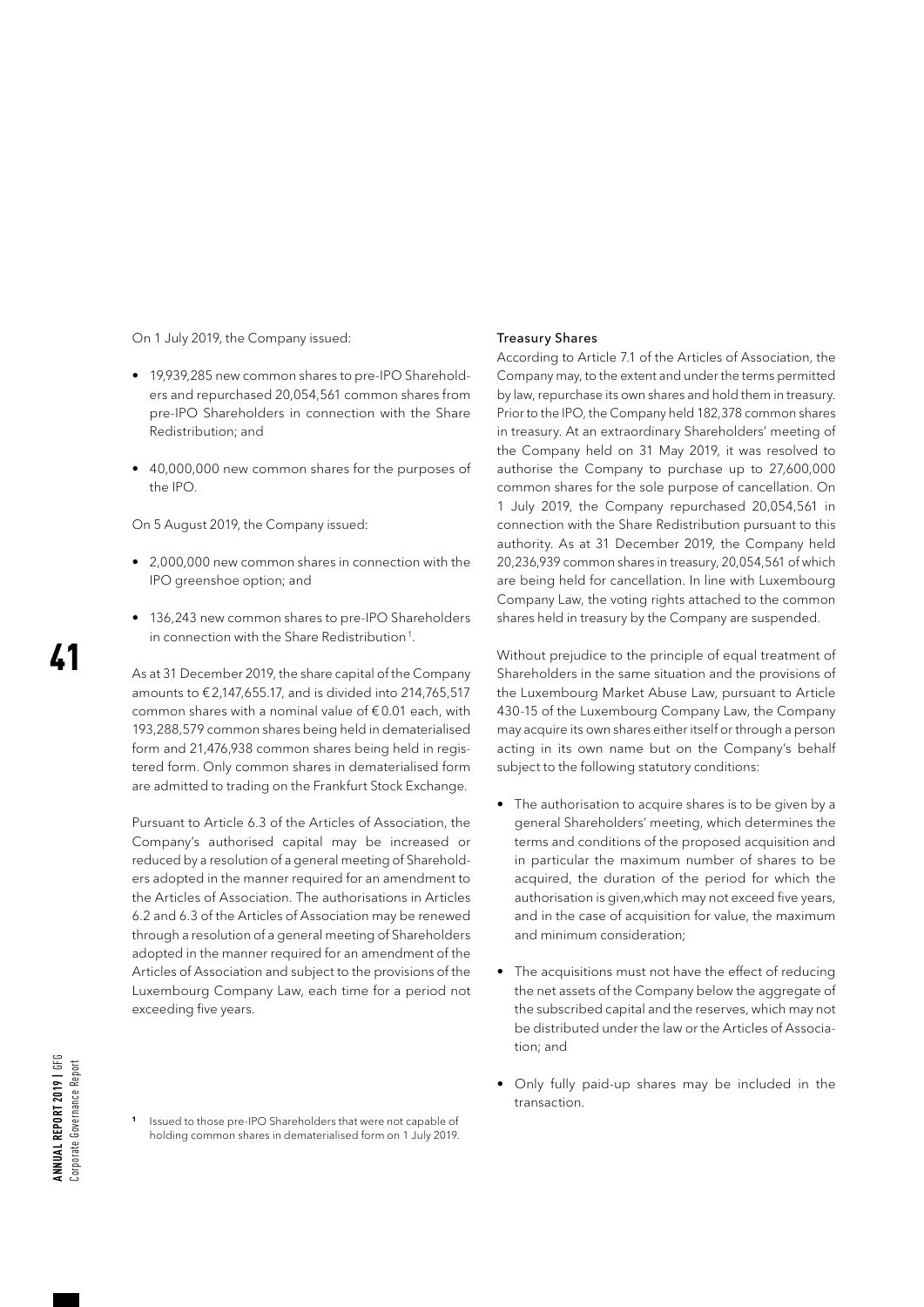At the time each authorised acquisition is carried out, the Management Board must ensure that the statutory conditions set out above are complied with.

Where the acquisition of the Company's own shares is necessary in order to prevent serious and imminent harm to the Company, no authorisation will be required from a general Shareholders' meeting. In such a case, the next general Shareholders' meeting must be informed by the Management Board of the reasons for and the purpose of the acquisitions made, the number and nominal values, or in the absence thereof, the accounting par value of the shares acquired, the proportion of the subscribed capital which they represent and the consideration paid for them.

No authorisation will likewise be required from a general Shareholders' meeting in the case of shares acquired either by the Company itself or by a person acting in his/ her own name but on behalf of the Company for the distribution thereof to employees. The distribution of any such shares must take place within twelve months from the date of their acquisition.

Pursuant to Article 430-16 of the Luxembourg Company Law, the acquisition of shares is also permitted in the following circumstances if such an acquisition would not have the effect of reducing the net assets of the Company below the aggregate of the subscribed capital and the Company's non-distributable reserves:

- Shares acquired pursuant to a decision to reduce the capital or in connection with the issue of redeemable shares;
- Shares acquired as a result of a universal transfer of assets;
- Fully paid-up shares acquired free of charge or acquired by banks and other financial institutions pursuant to a purchase commission contract;
- Shares acquired by reason of a legal obligation or a court order for the protection of minority Shareholders, in particular, in the event of a merger, the division of the Company, a change in the Company's object or form, the transfer abroad of its registered office or the introduction of restrictions on the transfer of shares;
- Shares acquired from a shareholder in the event of failure to pay them up; and
- Fully paid-up shares acquired pursuant to an allotment by court order for the payment of a debt owed to the Company by the owner of the shares.

Generally, such acquired shares must be disposed of within a maximum period of three years after their acquisition or they must be cancelled. There are some statutory exceptions to this.

#### Material Agreements Entered into by the Company Providing for a Change of Control upon a Takeover Bid

The Company has not entered into any agreements of this kind.

#### Compensation Arrangements Agreed by the Company with the Members of the Management Board or Employees in the Event of a Takeover Bid

The Company has not entered into any agreements of this kind.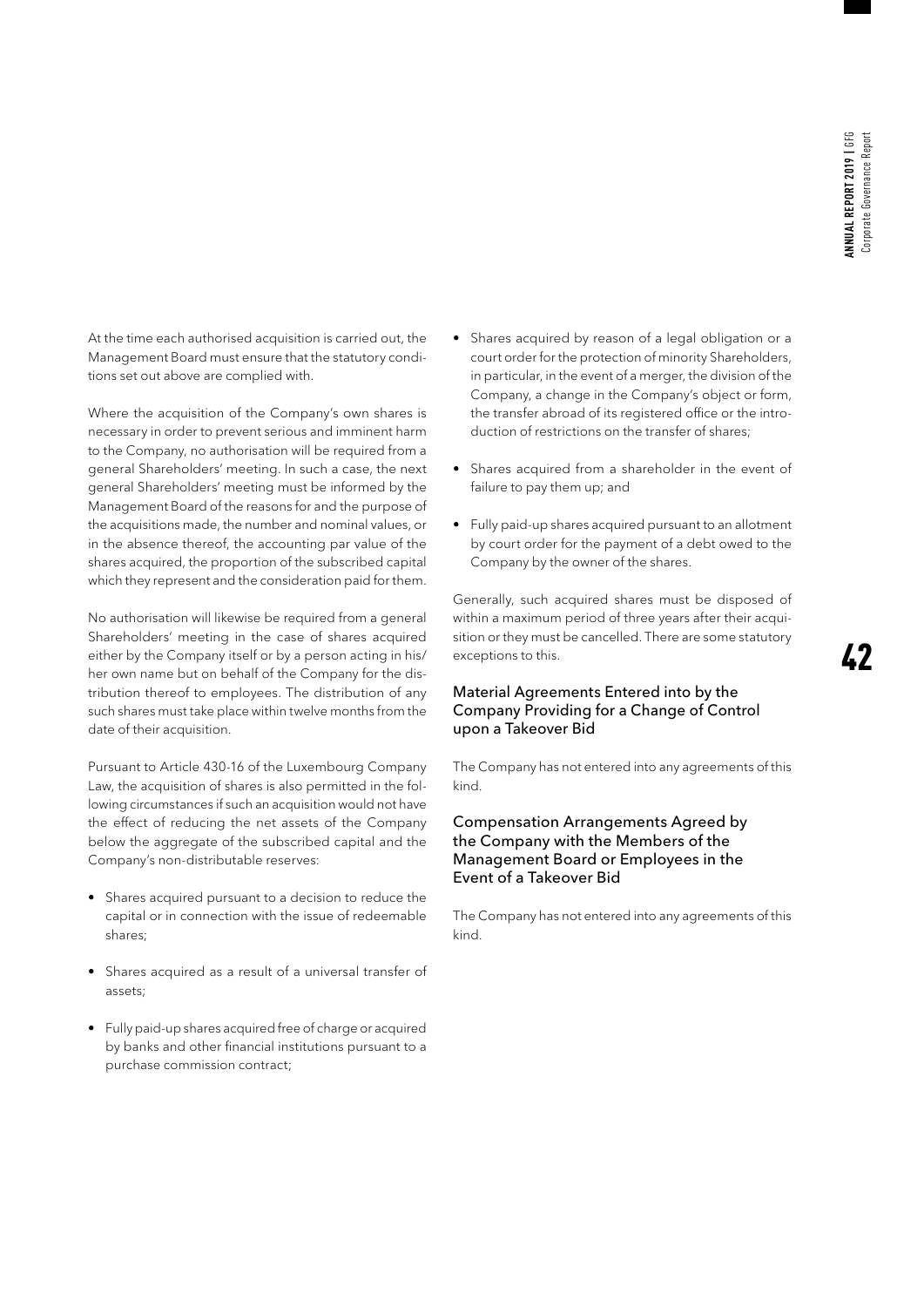### **1.8 REMUNERATION REPORT AND OTHER DISCLOSURES**

#### 1.8.1 Remuneration of the Management Board

#### General Introduction

The Company is not subject to the "Ten Principles of Corporate Governance" applicable to companies listed in Luxembourg. In addition, as a company incorporated and existing under the laws of Luxembourg, the Company is not required to comply with the respective German Corporate Governance Code (the "Code") applicable to German stock corporation. However, as the Company's shares are listed on the Frankfurt Stock Exchange, the Management Board and Supervisory Board have decided to follow, on a voluntary basis and to the extent consistent with applicable Luxembourg corporate law and Global Fashion Group's corporate structure, the recommendations of the Code regarding the principles of good corporate governance. Consequently, the appropriateness of the Company's remuneration for its directors follows the recommendation of the Code, except where the Company has declared a deviation in its declaration of conformity published jointly by the Supervisory Board and Management Board in August 2019. The Company has not adopted a remuneration policy during the 2019 financial year. The Company will adopt such a policy during the 2020 financial year.

#### Basic Features of the Remuneration System for the Members of the Management Board

The Management Board's remuneration comprises of annual fixed base salary, a short-term, performance-related incentive in the form of an annual variable cash bonus, long-term incentive component in the form of shares and options, and additional fringe benefits. The total remuneration is aligned to each Management Board member's tasks and performance. The criteria used for the decision on remuneration is based on each Management Board member's responsibilities, their personal performance, the remuneration in peer organisations and the remuneration structure in place elsewhere in GFG and GFG's economic situation as well as the expected Company development.

#### Fixed Remuneration

All members of the Management Board receive a nonperformance-based remuneration consisting of an annual fixed base salary and additional fringe benefits. The annual fixed base salary is payable in twelve equal instalments, in arrears.

In the 2019 financial year, Management Board members received a cumulative total of  $\epsilon$  1.6 million in fixed base salary.

Management Board members also received customary fringe benefits totalling €0.2 million in aggregate during the 2019 financial year. These fringe benefits include contributions towards health insurance, insurance in case of disability or death and monthly gross amounts representing the employer's contribution to statutory pension and unemployment insurance and relocation costs. Other standard benefits include the reimbursement of travel expenses and D&O insurance with reasonable coverage. The D&O insurance policies cover financial losses arising from a breach of duty on the part of the members of the Management Board in the course of their duties.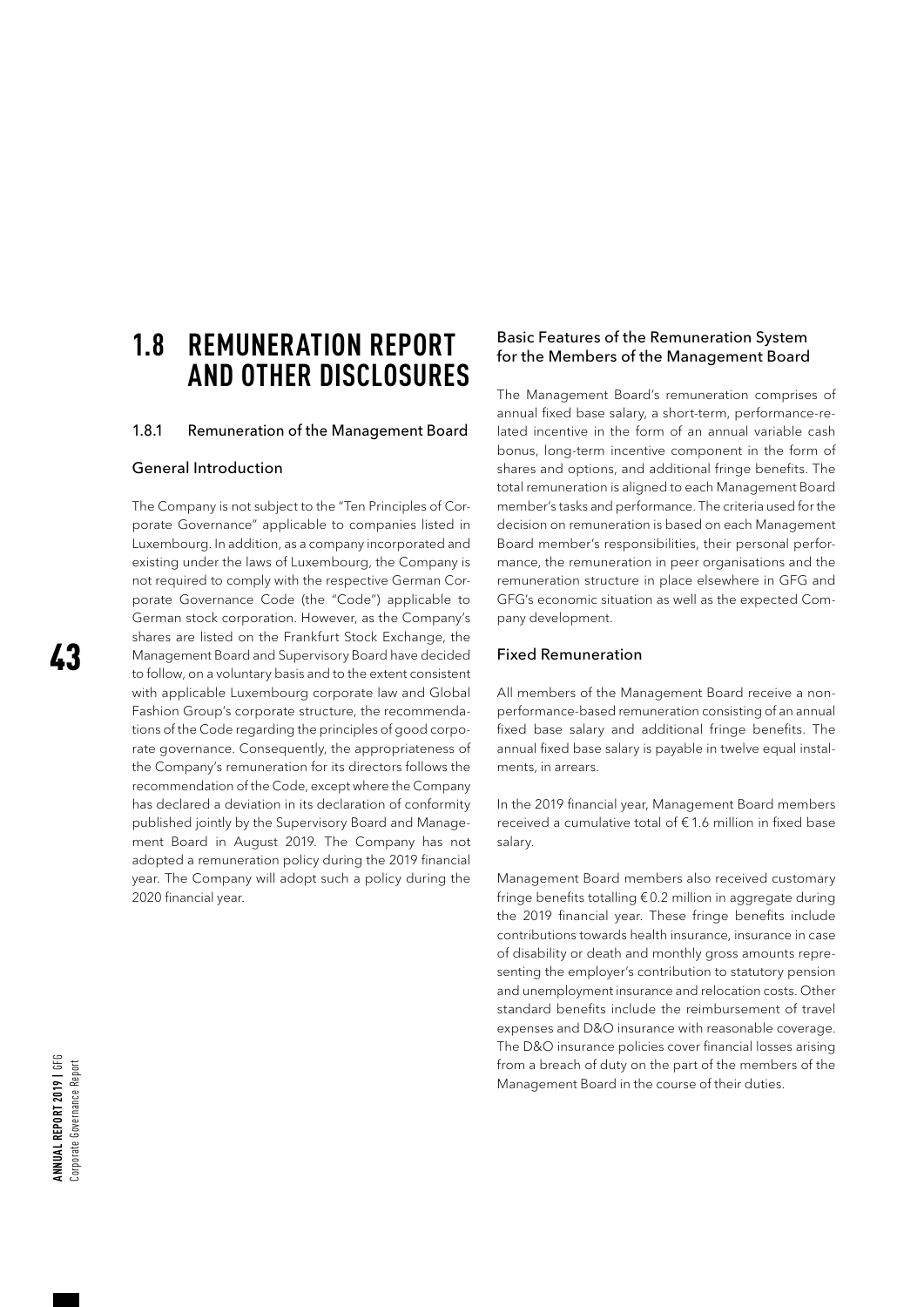#### Performance-Related Remuneration (Short-Term Incentive)

In addition to the fixed remuneration, Management Board members are entitled to a performance-related variable bonus for the 2019 financial year totalling €0.8 million. The key performance indicators for the performance-related variable bonus consist of the achievement of both, individual performance objectives, which are pre-defined at the beginning of the financial year, and company development targets such as the achievement of planned business growth and profitability.

#### Share-Based Compensation (Long-Term Incentive)

#### 2019 GFG Share Plan

The implementation of the 2019 GFG Share Plan ("2019 LTIP") was approved by the Supervisory Board on 20 August 2019. Under the 2019 LTIP, awards are granted to eligible participants, which includes selected employees of the Company and its subsidiaries, including the Management Board.

The 2019 LTIP provides for the granting of RSUs and PSUs. Upon vesting of these awards, participants will acquire either shares in the Company (one unit representing one share) which may be freely traded, subject to any required closed periods and holding periods, or a cash payment of equivalent value (at the election of the Supervisory Board which administers the 2019 LTIP in regards to Management Board members).

PSU awards granted to eligible participants will vest if and to the extent the predefined Performance Conditions have been met, and will thereafter vest upon the Vesting Date. RSU awards granted to eligible participants vest immediately upon the Vesting Date. PSUs and RSUs awards to the Management Board members are subject to a holding period of four years from grant. They are also subject to malus and clawback. There is currently no policy or intention to settle in cash.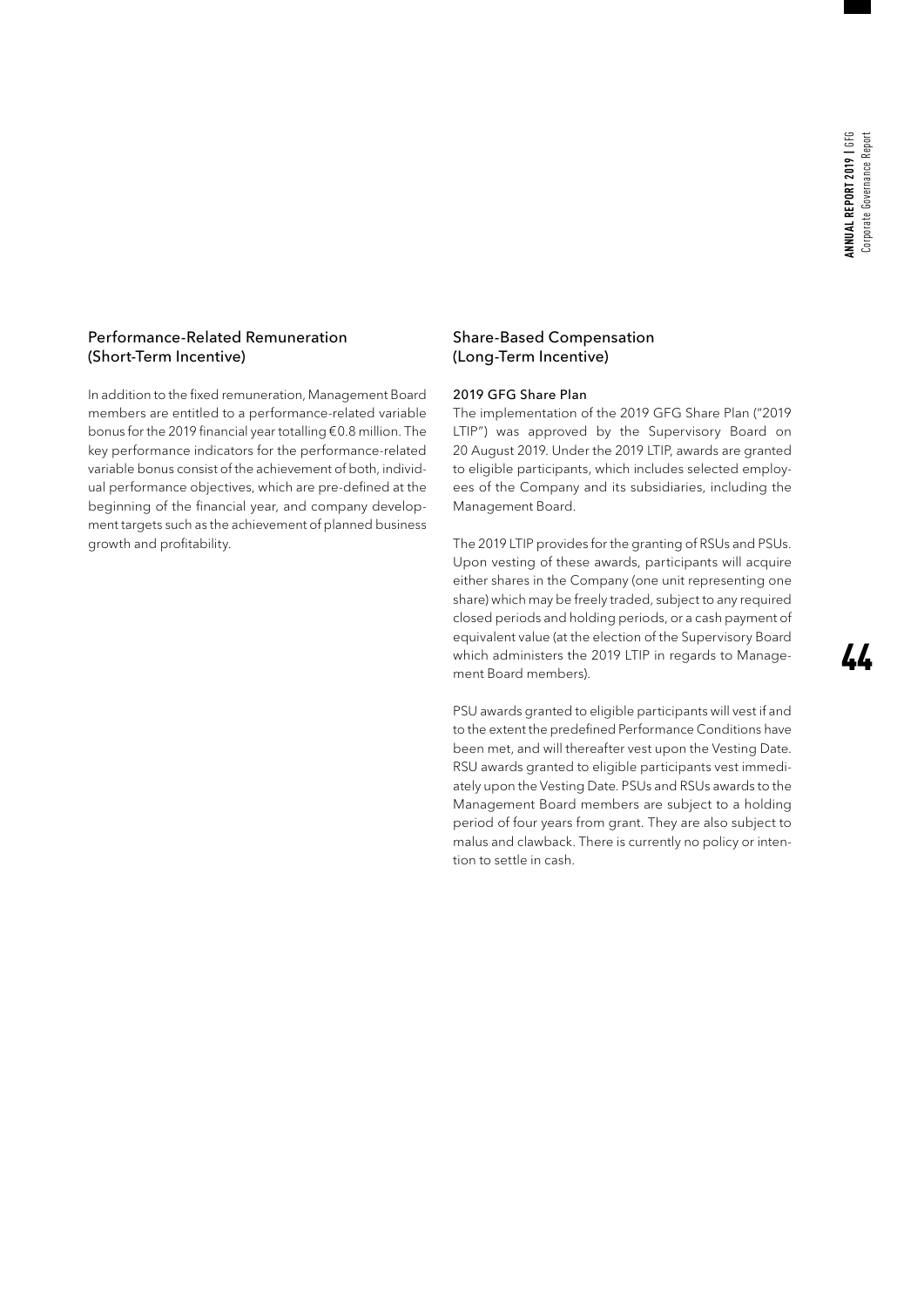#### 2016 Long-Term Incentive Plan

On 30 January 2015 the Company adopted its initial share incentive plan under which eligible employees of the Company and its subsidiaries were granted call options over shares in the Company ("Initial Plan"). The Initial Plan was amended in May 2017 and subsequently thereafter allowing the Company to grant eligible employees synthetic regional stock options over shares or their cash equivalent value (the Initial Plan and its subsequent amendments are collectively referred to as "2016 LTIP"). In certain countries the 2016 LTIP was implemented in the form of regional cash awards rather than share-based awards. All synthetic regional stock options were converted into stock options at the level of GFG S.A. upon the IPO on the 2 July 2019.

Prior to the 2019 financial year, stock options were granted or are expected to be granted to members of the Management Board. Some of these options continue to vest during the 2019 reporting period. Each option entitles the holder to acquire one share in the Company upon payment of the corresponding exercise price. Options vest in equal instalments on a quarterly basis and are only exercisable once vested.

All stock option awards made or to be made to Management Board members under the 2016 LTIP plan will conclude vesting upon the 31 December 2020. All vested stock options are subject to the IPO lock-up until July 2020. As for regional cash awards, it is intended that a Management Board member will be entitled to fully vested regional cash awards under the 2016 LTIP.

The synthetic options and cash awards are subject to forfeiture in case of termination for serious grounds or serious fault.

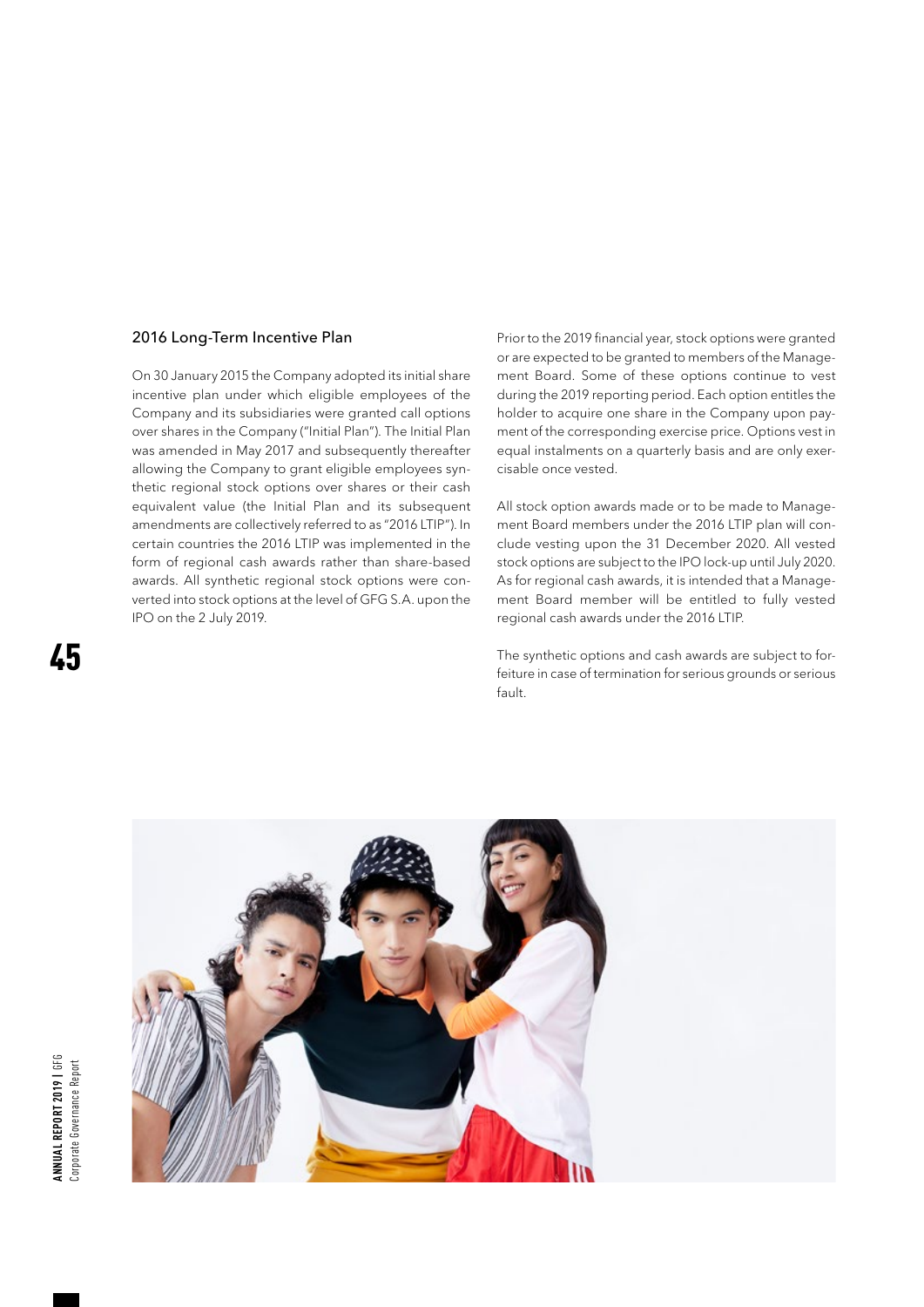#### Individual Call Options

In the time between 2011 and 2014, prior to the creation of GFG, certain managers, employees, officers, supporters or their respective investment vehicles as trustors have entered into certain trust agreements on non-standardized terms relating to the trust participations in various entities, that are now subsidiaries of GFG, through certain entities acting as trustees (the "Subsidiary Trust Arrangements"). Following the IPO of 2 July 2019, these Subsidiary Trust Arrangements with GFG subsidiaries are being exchanged for participations on the level of GFG. Consequently, eligible participants, including a Management Board member, will enter into an individual call option agreement pursuant to which each call option allows the holder to acquire one share in GFG upon payment of the nominal value.

Call options which are expected to be granted to a Management Board member will be fully vested at grant and are subject to the IPO lock-up until July 2020 should they be granted before such date.

The call options are subject to forfeiture in case of termination of the Management Board member for serious grounds.

#### Management Board Remuneration for the Financial Year 2019

Each component of the total individual remuneration of the Management Board is reported below, presenting both benefits granted, and benefits received at the minimum and maximum remuneration achievable during the 2019 financial year, as well as the relative proportion of fixed and variable remuneration.

#### Christoph Barchewitz (Co-Chief Executive Officer) Year of Appointment to the Management Board: 2019

|                                | <b>Benefits Granted</b> | <b>Benefits</b><br>Received |           |
|--------------------------------|-------------------------|-----------------------------|-----------|
| In $\mathbf{f}^1$              |                         | 2019 (Min.) 2019 (Max.)     | 2019      |
| Fixed Re-<br>muneration        | 666,000                 | 666,000                     | 666,000   |
| Fringe Benefits                | 25,848                  | 25,848                      | 25,848    |
| Total (fixed<br>components)    | 691,848                 | 691,848                     | 691,848   |
| Short-Term<br>Incentive        |                         | 333,000                     | 318,348   |
| Long-Term<br>Incentive (Total) | 652,680                 | 1,118,185                   |           |
| 2019 LTIP <sup>2</sup>         | 652,680                 | 1,118,185                   | $-3$      |
| 2016 LTIP                      |                         |                             |           |
| Individual<br>Call Options     |                         |                             |           |
| Total (variable<br>components) | 652,680                 | 1,451,185                   | 318,348   |
| Pension<br>Expense             | 66,600                  | 66,600                      | 66,600    |
| Total<br>Remuneration          | 1,411,128               | 2,209,633                   | 1,076,796 |

- **<sup>1</sup>** As the remuneration for Mr. Barchewitz is denominated in British pounds, an exchange rate of 1  $f = 1.2 \epsilon$  has been used for comparability.
- **<sup>2</sup>** The value of RSUs and PSUs are based on the fair value determined at the grant date. This comprises of all RSUs and PSUs granted in the 2019 Financial Year under the 2019 LTIP, to be vested over a 3-year period, dependent on continued service of the employee.
- **<sup>3</sup>** The grant under the 2019 LTIP which was made during the reporting period will vest on 30 April 2020 and remains subject to the holding period.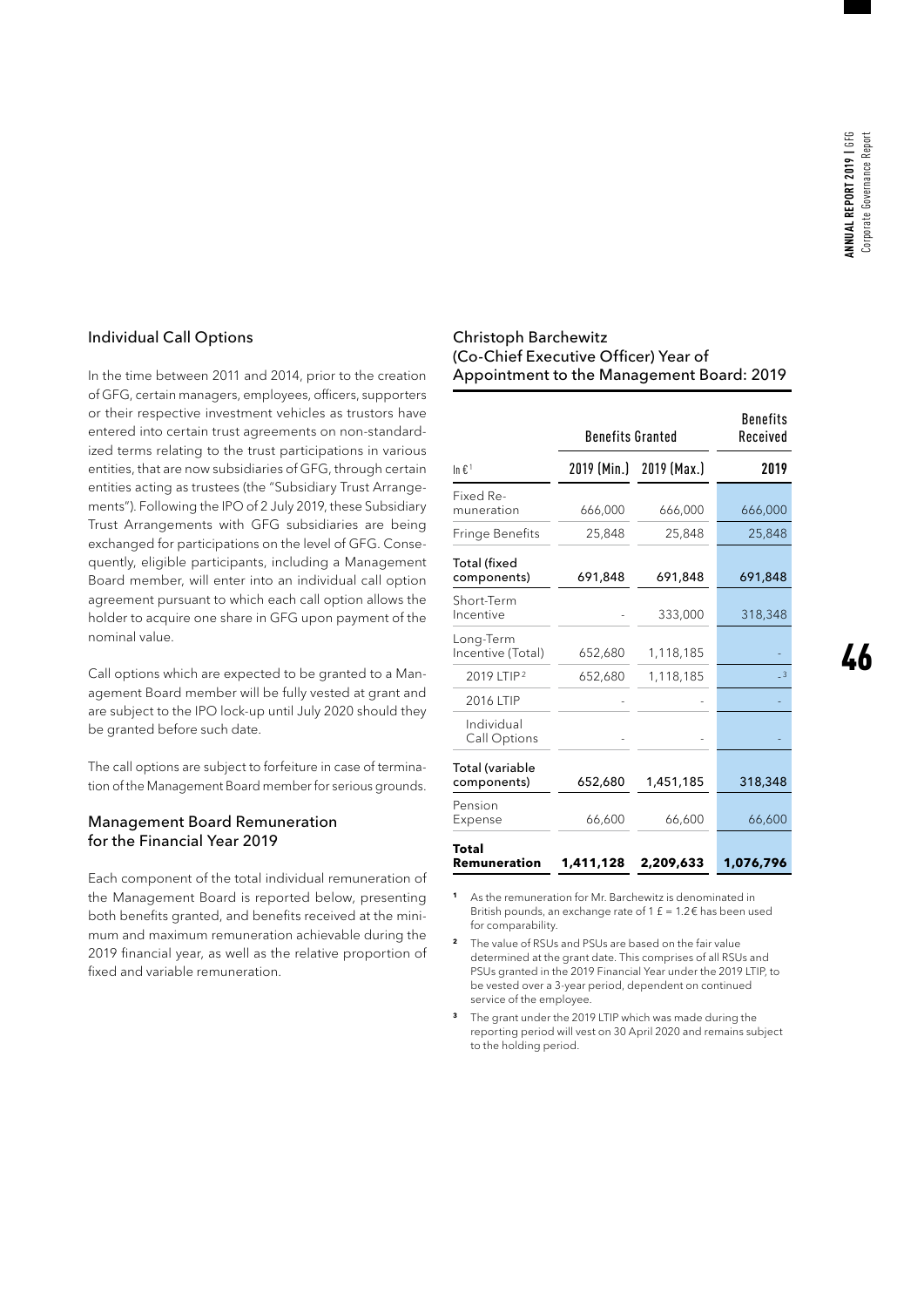#### Patrick Schmidt (Co-Chief Executive Officer) Year of Appointment to the Management Board: 2019

|                                 | <b>Benefits Granted</b> | <b>Benefits</b><br>Received |                         |
|---------------------------------|-------------------------|-----------------------------|-------------------------|
| In $f$ .                        | 2019 (Min.)             | 2019 (Max.)                 | 2019                    |
| Fixed Re-<br>muneration         | 575,000                 | 575,000                     | 575,000                 |
| Fringe<br>Benefits <sup>1</sup> | 60,620                  | 60,620                      | 60,620                  |
| Total (fixed<br>components)     | 635,620                 | 635,620                     | 635,620                 |
| Short-Term<br>Incentive         |                         | 287,500                     | 275,281                 |
| Long-Term<br>Incentive (Total)  | 652,680                 | 1,118,185                   |                         |
| 2019 LTIP <sup>2</sup>          | 652,680                 | 1,118,185                   | $\overline{\mathbf{3}}$ |
| 2016 LTIP                       |                         |                             |                         |
| Individual<br>Call Options      |                         |                             |                         |
| Total (variable<br>components)  | 652,680                 | 1,405,685                   | 275,281                 |
| Pension<br>Expense              |                         |                             |                         |
| Total<br>Remuneration           | 1,288,300               | 2,041,305                   | 910,901                 |

#### Matthew Price (Chief Financial Officer) Year of Appointment to the Management Board: 2019

|                                | <b>Benefits Granted</b> | <b>Benefits</b><br>Received |                |
|--------------------------------|-------------------------|-----------------------------|----------------|
| In $\epsilon$ <sup>1</sup>     |                         | 2019 (Min.) 2019 (Max.)     | 2019           |
| Fixed Re-<br>muneration $2$    | 339,879                 | 339,879                     | 339,879        |
| Fringe<br><b>Benefits</b>      | 33,988                  | 33,988                      | 33,988         |
| Total (fixed<br>components)    | 373,867                 | 373,867                     | 373,867        |
| Short-Term<br>Incentive        |                         | 169,940                     | 158,476        |
| Long-Term<br>Incentive (Total) | 395,136                 | 606,502                     |                |
| 2019 LTIP <sup>3</sup>         | 395,136                 | 606,502                     | $\overline{4}$ |
| 2016 LTIP                      |                         |                             |                |
| Individual<br>Call Options     |                         |                             |                |
| Total (variable<br>components) | 395,136                 | 776,442                     | 158,476        |
| Pension<br>Expense             |                         |                             |                |
| Total<br>Remuneration          | 769,003                 | 1,150,310                   | 532,343        |

**<sup>1</sup>** The Fringe Benefits for Mr. Schmidt include one-off relocation costs for his transition from Australia to Malaysia.

**2** The value of RSUs and PSUs are based on the fair value determined at the grant date. This comprises of all RSUs and PSUs granted in the 2019 Financial Year under the 2019 LTIP, to be vested over a 3-year period, dependent on continued service of the employee.

- **<sup>3</sup>** The grant under the 2019 LTIP which was made during the reporting period will vest on 30 April 2020 and remains subject to the holding period.
- **<sup>1</sup>** As the remuneration for Mr. Price is denominated in British pounds, an exchange rate of 1  $f$  = 1.2 $f$  has been used for comparability.
- **2** Mr. Price was appointed as the Group Chief Financial Officer effective the 9 April 2019. Thereafter, along with his appointment to the Management Board effective 2 July 2019, his remuneration was consequently reviewed. Mr. Price received an increase to his base salary of 16.7% effective the 1 September 2019. His Fixed Remuneration has been pro-rated accordingly.
- **<sup>3</sup>** The value of RSUs and PSUs are based on the fair value determined at the grant date. This comprises of all RSUs and PSUs granted in the 2019 Financial Year under the 2019 LTIP, to be vested over a 3-year period, dependent on continued service of the employee.
- **<sup>4</sup>** The grant under the 2019 LTIP which was made during the reporting period will vest on 30 April 2020 and remains subject to the holding period.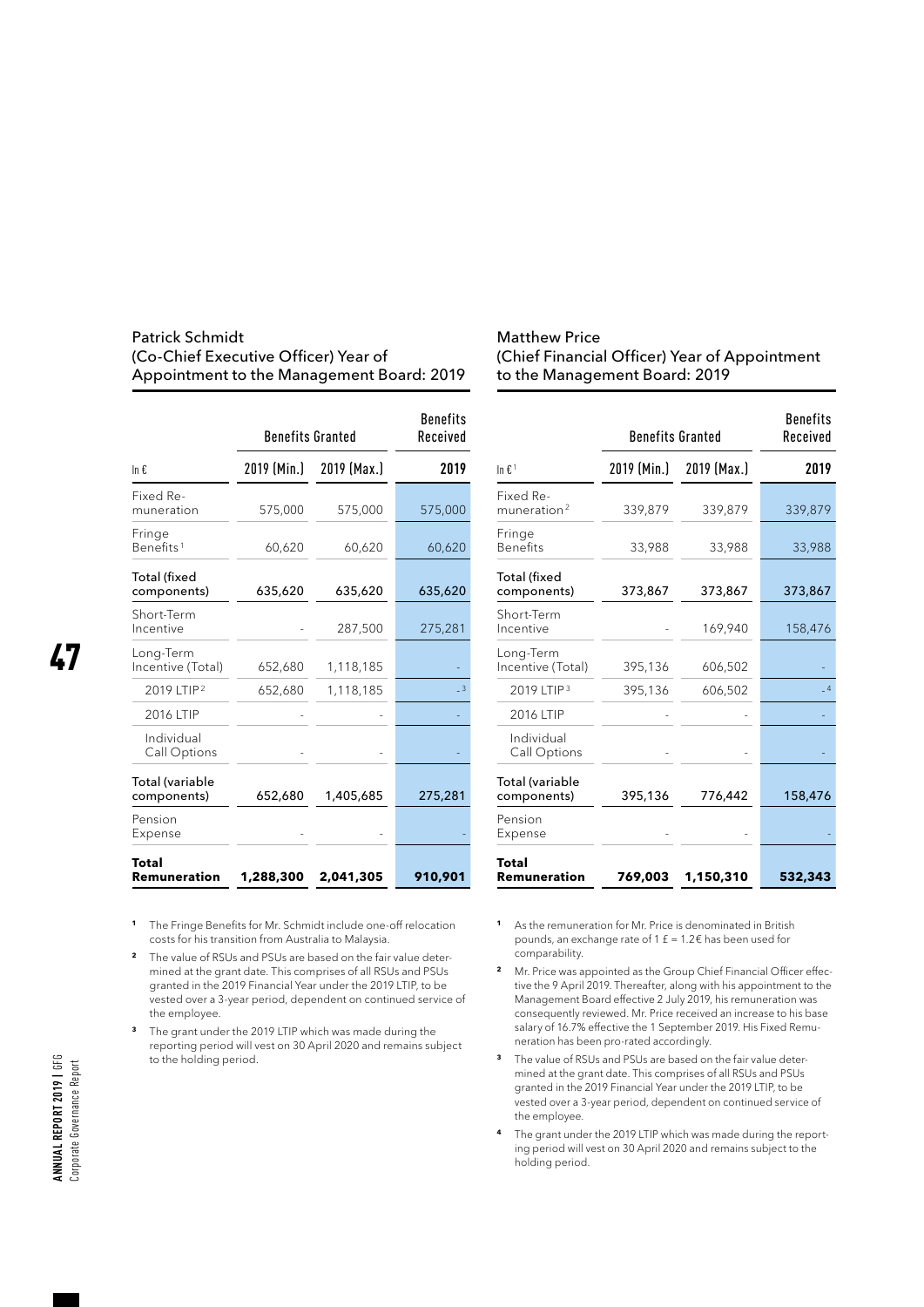The table below provides a breakdown of the pay-mix for the Management Board for actual total remuneration received in the 2019 Financial Year as a relative proportion of fixed and variable remuneration displayed as comparison over the minimum and maximum granted benefit and the actual benefits received during the reporting period:

| <b>Management Board Remuneration Mix</b> |  |  |
|------------------------------------------|--|--|
|                                          |  |  |

|                                | <b>Benefits Granted</b> |                         | <b>Benefits</b><br>Received |
|--------------------------------|-------------------------|-------------------------|-----------------------------|
|                                |                         | 2019 (Min.) 2019 (Max.) | 2019                        |
| Christoph<br><b>Barchewitz</b> |                         |                         |                             |
| Fixed<br>Remuneration          | 51%                     | 32%                     | 68%                         |
| Variable<br>Remuneration       | 49%                     | 68%                     | 32%                         |
| <b>Patrick Schmidt</b>         |                         |                         |                             |
| Fixed<br>Remuneration          | 49%                     | 31%                     | 70%                         |
| Variable<br>Remuneration       | 51%                     | 69%                     | 30%                         |
| <b>Matthew Price</b>           |                         |                         |                             |
| Fixed<br>Remuneration          | 49%                     | 33%                     | 70%                         |
| Variable<br>Remuneration       | 51%                     | 67%                     | 30%                         |

The remuneration of the Management Board members did not change during the reporting period, with the exception of Matthew Price whose fixed remuneration increased from €0.4 million to €0.5 million, prorated from the effective date.

The diversified footprint where GFG operates, combined with the large number of employees (12,828) and its decentralised approach to defining appropriate remuneration, makes it difficult for the Company to establish an average remuneration for GFG for the purpose of comparing the remuneration of the Management Board. GFG targets to provide remuneration packages that are both competitive externally and proportionate internally. For comparison externally against peers that are comparable and representative of the common market in which GFG operates, the remuneration of the Management Board is in line with market median total cash levels.

The remuneration of the Management Board for the financial year 2019 deviates from the Code in the following respects:

- The forward-looking performance targets apply to the annual bonuses and vesting of PSUs under the 2019 LTIP but these targets are determined at the beginning of each year for the relevant financial year. However, the Supervisory Board deems the annual assessment adequate, since the Company is still a young enterprise operating in growth markets whose business performance is therefore difficult to predict.
- The annual bonus scheme, the 2019 LTIP and the 2016 LTIP do not contain explicit rules requiring the consideration of negative developments (i.e. negative developments are only taken into account in the sense that the relevant targets may not be achieved), and under the 2019 LTIP and 2016 LTIP vesting of awards partly occurs based solely upon continuous employment. The Supervisory Board believes the overall compensation for the Management Board members to be appropriate and well-balanced, and that further consideration of positive or negative developments is not required. Ex-post amendments in exceptional circumstances seem reasonable to ensure adequate and equitable compensation.
- The applicable performance targets and comparison parameters may not in all cases be as demanding and relevant as required by the Code, and the number of vesting awards can partly, in exceptional cases, be adjusted when the level of target achievement would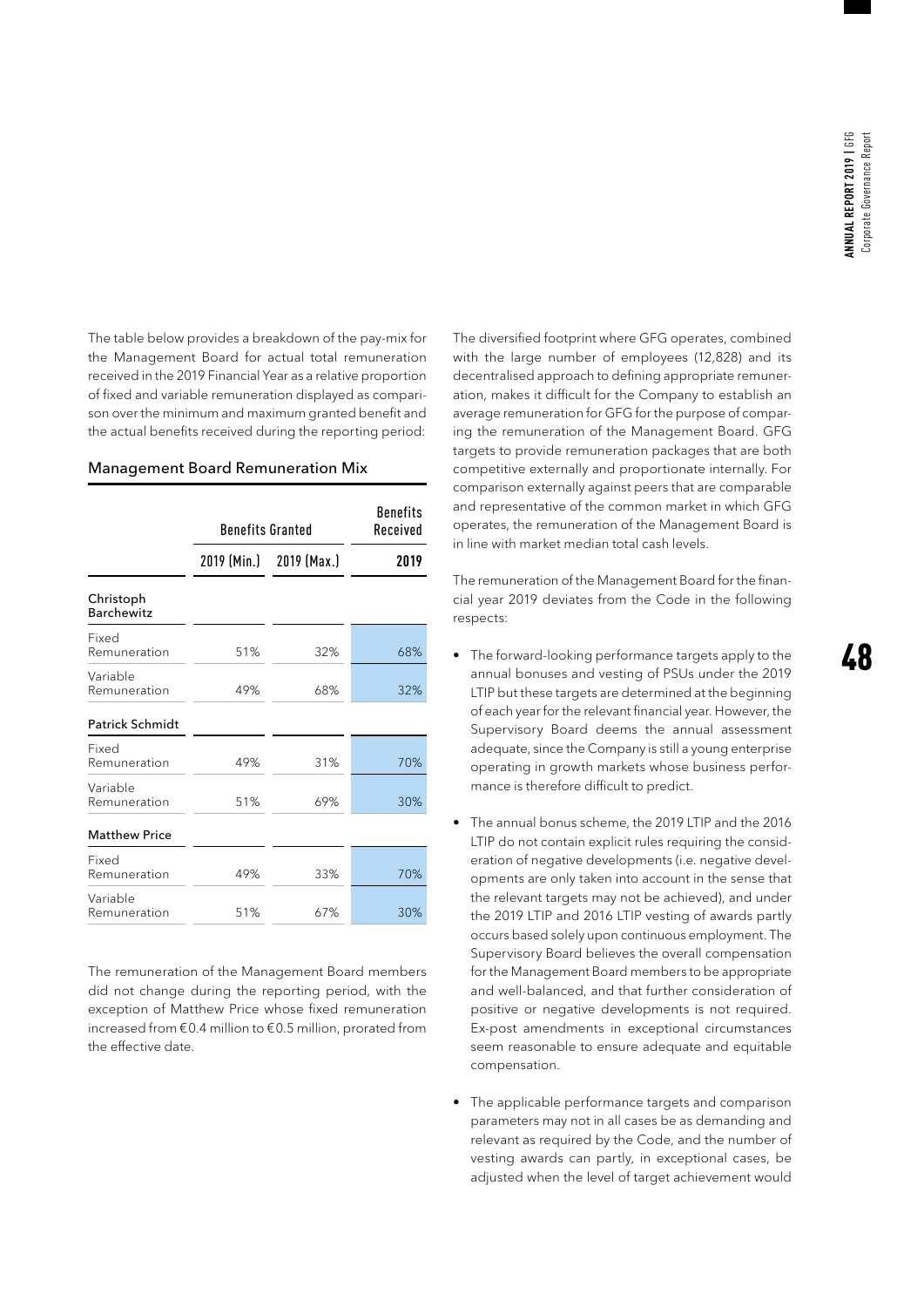not adequately reflect relevant performance (in either a positive or negative sense) due to extraordinary influences. In the opinion of the Supervisory Board, such a cap would not be appropriate as it would interrupt the intended alignment of interests between the Shareholders and the Management Board members.

- While annual bonuses and the size of grants under the 2019 LTIP are capped at certain percentages of base salary, there is no cap with regard to the Company's share price once RSUs or PSUs vest or vested Call Options or stock options under the 2016 LTIP are exercised. The Supervisory Board believes that the Management Board members should, in this regard, participate in any increase in the value of the Company to the same extent as any other shareholder would participate.
- Given this contractual set-up, the Supervisory Board believes that no further cap is required. The 2019 LTIP provides for accelerated vesting of a portion of granted RSUs and PSUs in the case of early termination without cause or a change of control, the value of which – depending on the Company's share price – can exceed the caps recommended by the Code in case of early termination. There is also no cap for the overall fixed and/or variable compensation. The Supervisory Board believes the accelerated vesting in case of early termination without cause or change of control is an adequate element of the Management Board members' variable compensation.

Overall, the remuneration of the Management Board contributes to long-term sustainable growth of the company as it aligns the interest of the Management Board with those of its Stakeholders, including the Shareholders. GFG's remuneration seeks to ensure that we are able to attract, retain and motivate the Management Board in order to keep them focused on the achievement of objectives culminating to sustainable value creation and delivery of long-term returns for our Shareholders and multiple Stakeholders; along with a pay-out structure devised to align fixed remuneration and performance-related remuneration with short and long-term focuses of the company through deferred compensation and clawback and malus arrangements. Ultimately, our stance on remuneration should progress and encourage behaviour that is consistent with the Group's purpose, values and vision.

49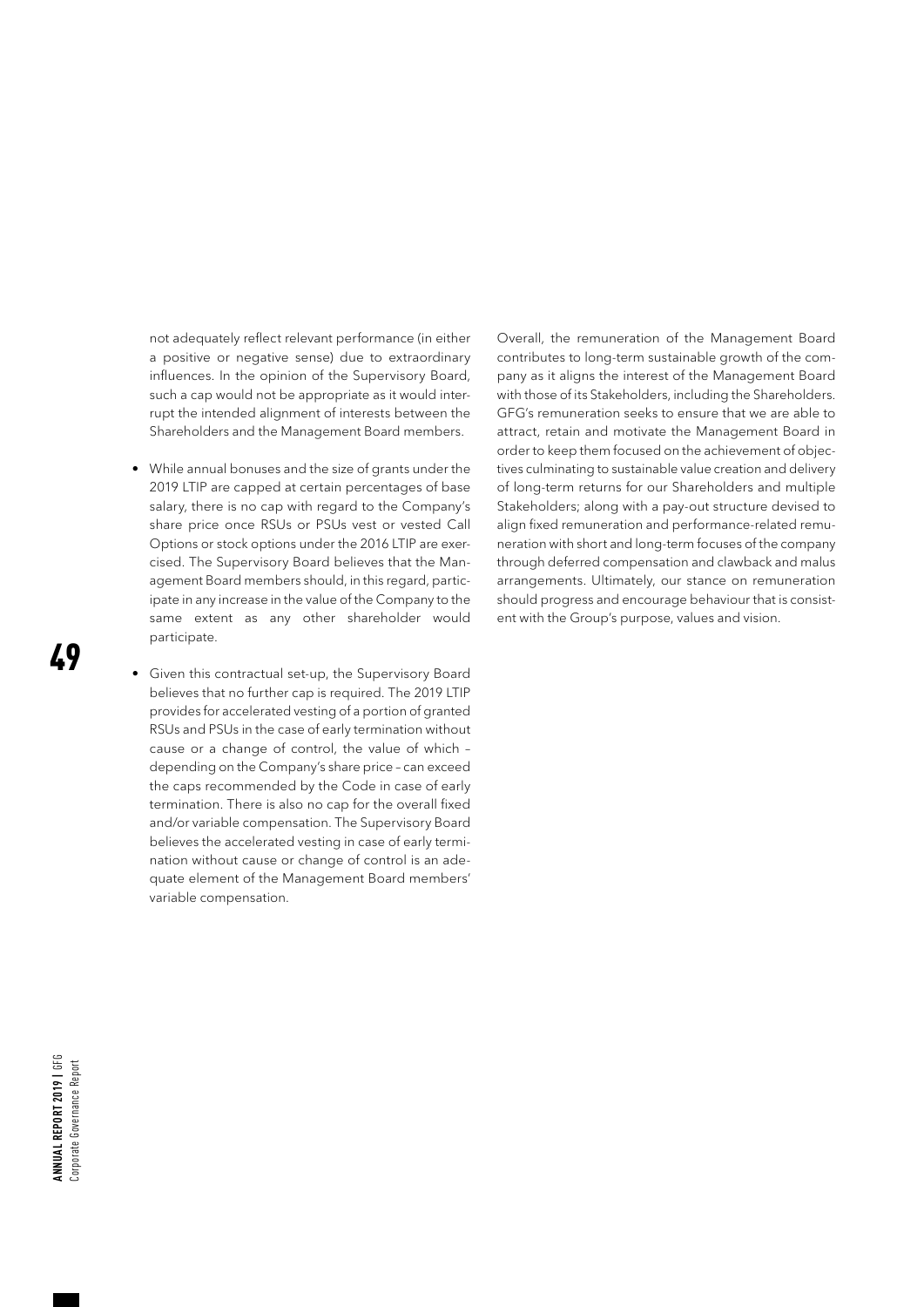#### 1.8.2 Remuneration of the Supervisory Board

The Former Board changed to a two-tier board structure on 17 June 2019. Prior to the change, the compensation of the Former Board was approved at the AGM held on 6April 2018, in accordance with the Articles of Association.

Only independent directors were entitled to an annual remuneration, in particular €35,000 for the board directorship and €35,000 for the chairing a Committee. Consequently, the following remuneration was paid to directors of the Former Board from January – June 2019:

#### Former Board

| Remuneration<br>Role<br>Name                 |         |                                                                                                        | Comments                                                                                             |  |  |
|----------------------------------------------|---------|--------------------------------------------------------------------------------------------------------|------------------------------------------------------------------------------------------------------|--|--|
| Cynthia Gordon                               |         | Director<br>Chairman of the Compensation<br>Committee                                                  |                                                                                                      |  |  |
| Georgi Ganev                                 |         | Director                                                                                               |                                                                                                      |  |  |
| Raphael Thiolon                              |         | Director                                                                                               |                                                                                                      |  |  |
| Christian Winter                             |         | Director<br>Member of the Sustainability<br>Committee                                                  |                                                                                                      |  |  |
| Christian Senitz                             |         | Director                                                                                               | $\overline{a}$                                                                                       |  |  |
| Oliver Samwer                                |         | Director<br>Member of the Compensation<br>Committee                                                    |                                                                                                      |  |  |
| Daniel Shinar                                |         | Director<br>Member of the Compensation<br>Committee<br>Member of the Sustainability<br>Committee       |                                                                                                      |  |  |
| Alexis Babeau                                | €70,000 | Independent Director<br>Chairman of Audit Committee                                                    |                                                                                                      |  |  |
| Victor Herrero                               | €23,333 | Independent Director<br>Chairman of Sustainability Committee                                           | Appointed 28 February 2019, hence<br>remuneration during the reporting<br>period is prorated         |  |  |
| Won Suck Song                                | €11,667 | Independent Director<br>Chairman of Sustainability Committee                                           | Resigned 28 February 2019, hence<br>remuneration during the reporting<br>period is prorated          |  |  |
| Christoph Barchewitz                         |         | Executive director                                                                                     | Executive compensation<br>for the reporting period is included in<br>section 1.8.1. Management Board |  |  |
| Patrick Schmidt<br><b>Executive Director</b> |         | Executive compensation for the report-<br>ing period is included in section 1.8.1.<br>Management Board |                                                                                                      |  |  |
|                                              |         |                                                                                                        |                                                                                                      |  |  |

50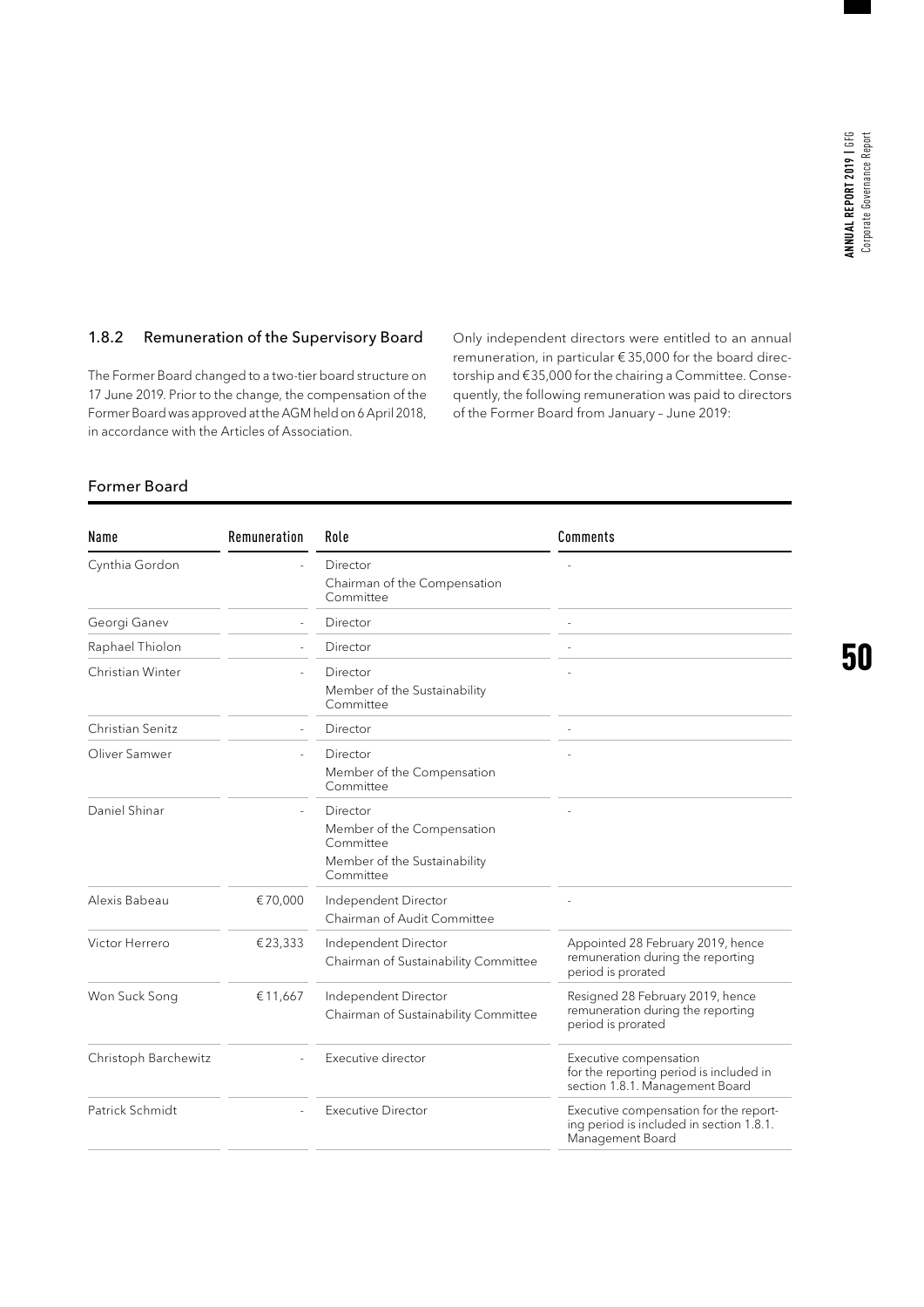Following the change of the governance structure on 17 June 2019, the Management Board and Supervisory Board replaced the Former Board's one tier structure. The pro-rated remuneration of the Management Board is set out in section 1.8.1 above. The annual remuneration of the Supervisory Board was approved on 31 May 2019 at an Extraordinary Meeting of Shareholders in accordance with the Articles of Associations. The Shareholders approved that each member of the Supervisory Board shall receive an annual fixed payment of €35,000.

In addition, the Shareholders approved the following additional components of remuneration for the members of the Supervisory Board:

• the Chairman of the Supervisory Board shall receive an annual fixed payment of €45,000;

• the Vice Chairman of the Supervisory Board shall receive an annual fixed payment of €25,000;

- the Chairman of the Audit Committee shall receive an additional compensation of €40,000;
- the members of the Audit Committee shall receive an annual fixed payment of €10,000;
- the Chairman of the Sustainability Committee shall receive an additional compensation of €35,000; and
- the members of the Sustainability Committee shall receive an annual fixed payment of €10,000.

The table below sets out the pro-rated remuneration paid to each Supervisory Board member individually from July – December 2019.

| Board<br>Member | Supervisory<br>Borad<br>Chairman | Audit<br>Committee | Sustainability<br>Committee<br>Member | Total<br>Remuneration |                                                                                                                                                                               |  |
|-----------------|----------------------------------|--------------------|---------------------------------------|-----------------------|-------------------------------------------------------------------------------------------------------------------------------------------------------------------------------|--|
| Cynthia Gordon  |                                  |                    |                                       | €45,000               | However, Cynthia Gordon<br>has waived her entitlement<br>to remuneration for the<br>reporting period. However,<br>this waiver can be removed<br>for future reporting periods. |  |
| Georgi Ganev    | Vice Chairman                    |                    |                                       | €30,000               | However, Georgi Ganev has<br>waived his entitlement to<br>remuneration for the report-<br>ing period. However, this<br>waiver can be removed for<br>future reporting periods  |  |
| Alexis Babeau   | Member                           | Chairman           |                                       | €37,500               |                                                                                                                                                                               |  |
| Victor Herrero  | Member                           | Member             | Chairman                              | €40,000               |                                                                                                                                                                               |  |
| Laura Weil      | Member                           | Member             |                                       | €22,500               |                                                                                                                                                                               |  |
| Carol Shen      | Member                           |                    | Member                                | €22,500               |                                                                                                                                                                               |  |